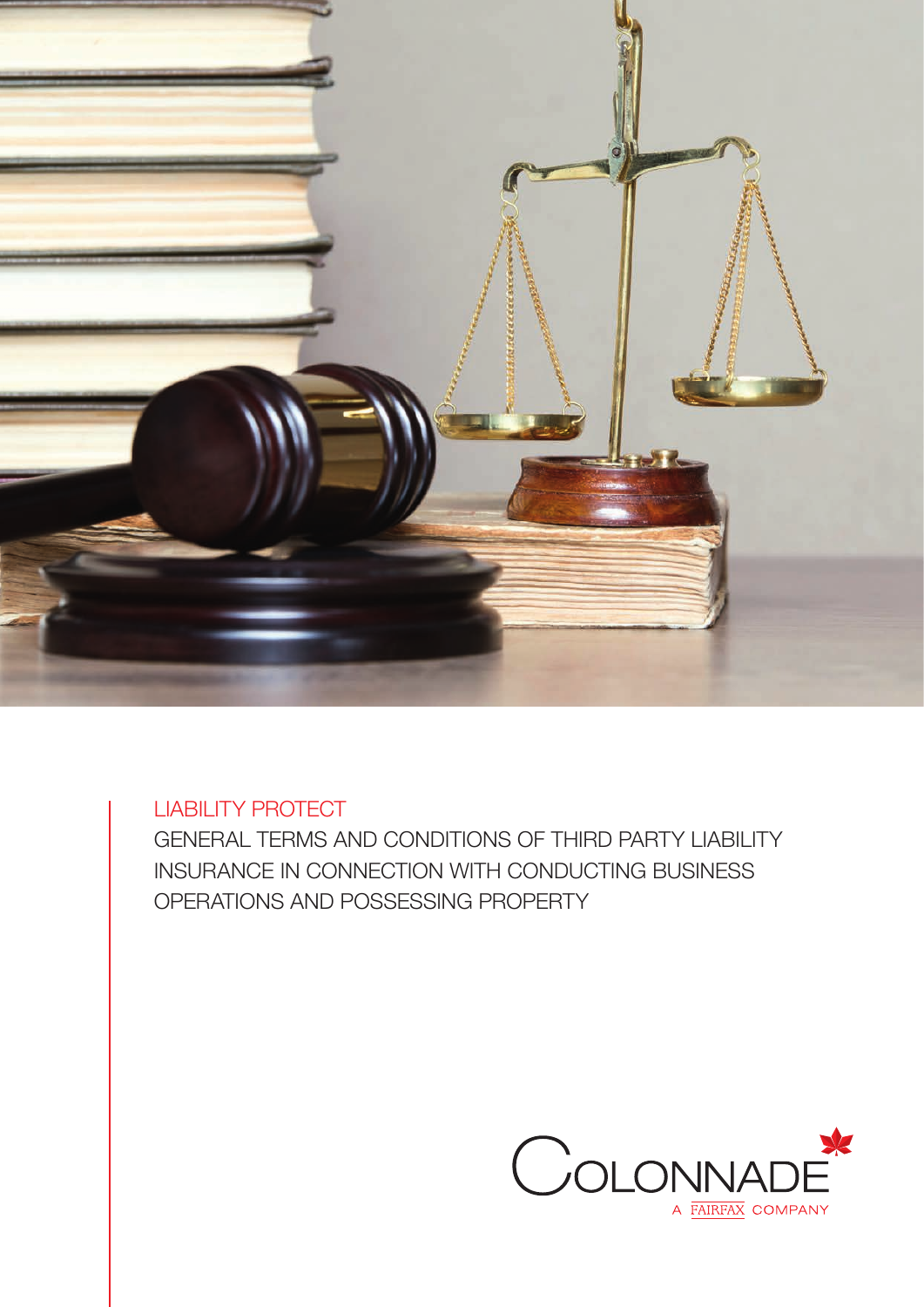# **SPIS TREŚCI**

| <b>SECTION I</b>        |                                                                                     |    |
|-------------------------|-------------------------------------------------------------------------------------|----|
|                         |                                                                                     |    |
| § 1.                    |                                                                                     |    |
| $\S 2.$                 |                                                                                     |    |
| S 3.                    |                                                                                     |    |
| §4.                     |                                                                                     |    |
| § 5.                    |                                                                                     |    |
| §6.                     |                                                                                     |    |
| <b>SECTION II</b>       |                                                                                     |    |
|                         |                                                                                     |    |
| § 7.                    |                                                                                     |    |
| § 8.                    |                                                                                     |    |
| Ş 9.                    |                                                                                     |    |
|                         |                                                                                     |    |
| <b>SECTION III</b>      |                                                                                     |    |
|                         |                                                                                     |    |
|                         |                                                                                     |    |
|                         |                                                                                     |    |
|                         |                                                                                     |    |
| <b>SECTION IV</b>       |                                                                                     |    |
|                         |                                                                                     |    |
|                         |                                                                                     |    |
|                         |                                                                                     |    |
| <b>SECTION V</b>        |                                                                                     |    |
|                         |                                                                                     |    |
|                         |                                                                                     |    |
|                         |                                                                                     |    |
| <b>SECTION VI</b>       |                                                                                     |    |
|                         |                                                                                     |    |
|                         |                                                                                     |    |
|                         |                                                                                     |    |
|                         |                                                                                     | 10 |
|                         |                                                                                     |    |
| <b>SECTION VII</b>      |                                                                                     |    |
|                         |                                                                                     |    |
| ENDORSEMENT NO 1        |                                                                                     |    |
| <b>ENDORSEMENT NO 2</b> |                                                                                     |    |
| ENDORSEMENT NO 3        |                                                                                     |    |
|                         |                                                                                     |    |
|                         |                                                                                     |    |
|                         | ENDORSEMENT NO 4C - DAMAGE CAUSED TO PROPERTY DELIVERED TO THE INSURED FOR STORAGE, |    |
| <b>ENDORSEMENT NO 5</b> | - FAILURE TO SUPPLY ENERGY OR FAILURE TO SUPPLY ENERGY IN ACCORDANCE                |    |
| <b>ENDORSEMENT NO 6</b> |                                                                                     |    |
| <b>ENDORSEMENT NO 7</b> |                                                                                     |    |
| <b>ENDORSEMENT NO 8</b> |                                                                                     |    |
| ENDORSEMENT NO 9        |                                                                                     |    |
| ENDORSEMENT NO 10       |                                                                                     |    |
|                         |                                                                                     |    |
|                         |                                                                                     |    |
|                         |                                                                                     |    |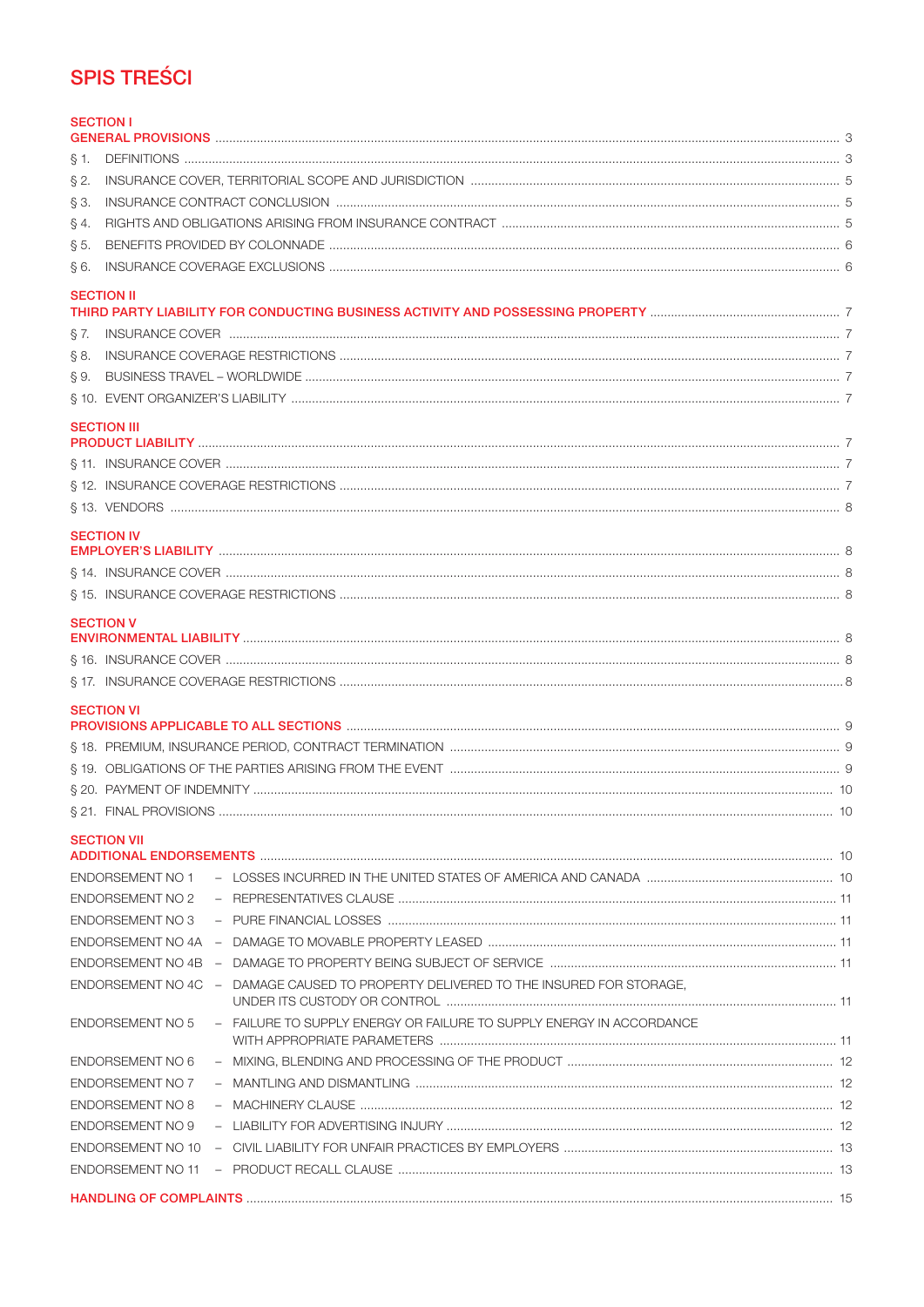## THIRD PARTY LIABILITY

Colonnade provides an extensive and flexible insurance coverage, providing, as a standard service, the following insurance cover:

- third party liability in tort and contract
- third party liability for losses arising from completed service due to its defectiveness
- third party liability for losses caused by gross negligence
- third party liability for losses caused in any country, except for the United States and Canada; the governing law and jurisdiction in accordance with the territorial scope of the insurance cover
- cross liability
- a wide range of benefits related to legal assistance costs
- covering the costs of appraisers
- third party liability for losses arising in connection with business trips, including a territory of United States and Canada
- third party liability for subcontractors
- tenant's third party liability
- liability for losses resulting from Employees of the Insured having participated in fairs, exhibitions and conferences
- event organizer's third party liability
- third party liability for losses caused by the risk of liquid backflow in the sewage systems
- third party liability for losses caused by vehicles which are not subject to compulsory third party liability insurance
- third party liability for losses caused during loading or unloading operations
- third party liability for losses to underground installations
- third party liability for losses arising from the use of heavy construction equipment, in particular pneumatic hammers, pile drivers or other similar machinery and equipment
- third party liability for losses caused by food poisoning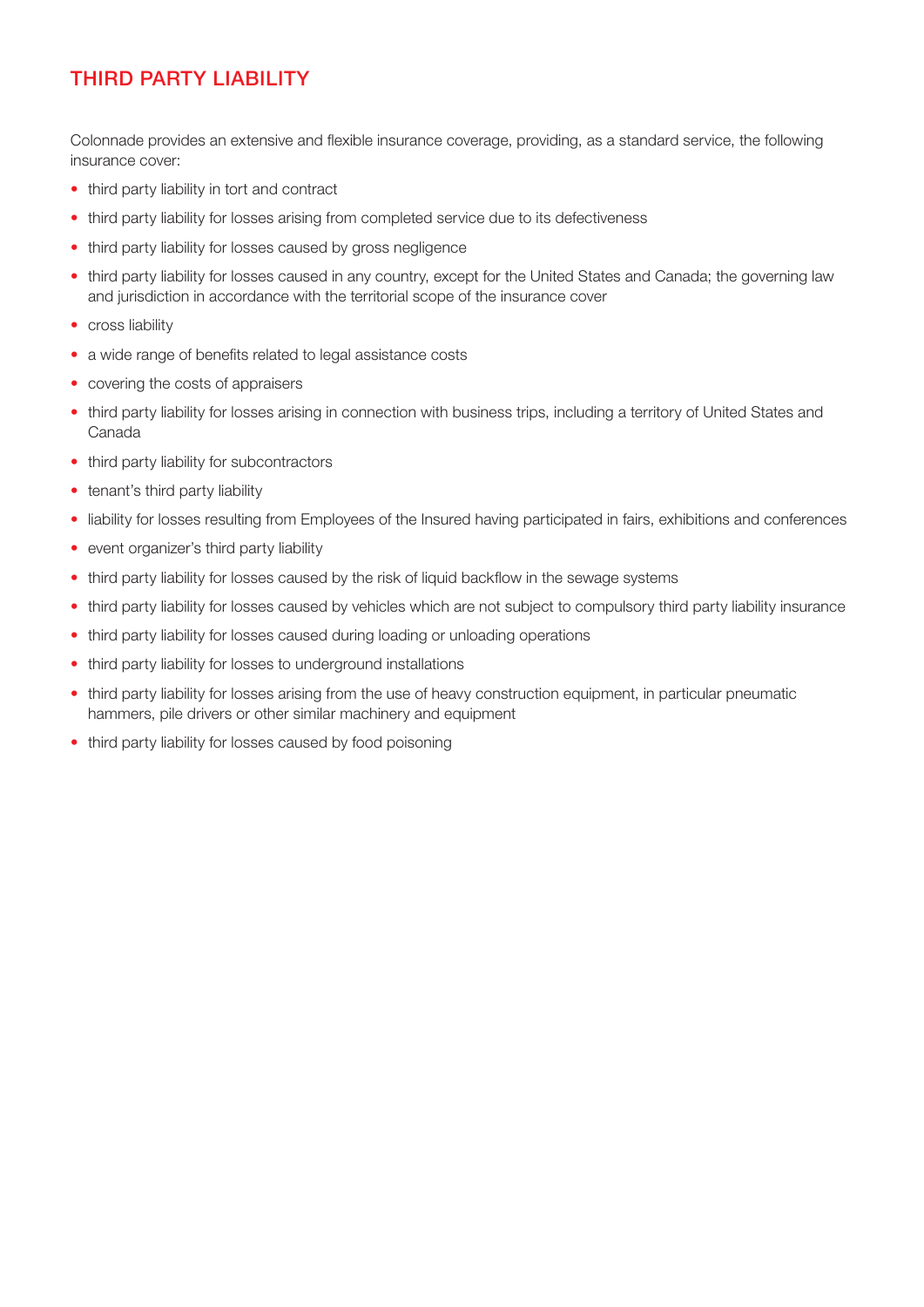## **Information note**

1. Conditions for payment of indemnity are described in the following parts of the general terms and conditions:

Section I General provisions: § 1 Definitions: Event, § 2, § 4.2, § 5;

Section II Third party liability for conducting business activity and possessing property: § 7, § 9, § 10.1;

Section III Product liability: § 11, § 13;

Section IV Employer's liability: § 14;

Section V Environmental liability: § 16:

Section VI Provisions applicable to all Sections: § 20.2 and 8;

Section VII Additional endorsements: Endorsement No 1.1, Endorsement No 2.1, Endorsement No 3, Endorsement No 4a.1, Endorsement No 4b.1 and 2, Endorsement No 4c.1 and 2, Endorsement No 5, Endorsement No 6.1 and 3, Endorsement No 7.1 and 3 and 6, Endorsement No 8.1, Endorsement No 9.1, Endorsement No 10, Endorsement No 11.1 and 3.

2. Information on the limitation and exclusion of the insurance company's liability, used as a basis for refusal or limitation of indemnity, is contained in the following parts of the general terms and conditions:

Section I General provisions: § 1 Definitions: Deductible, Limit of Liability, Sublimit, § 2.1, § 2.7, § 2.10, § 2.12 and 13, § 3.3, § 4.2, § 5.2 and 3, § 6;

Section II Third party liability for conducting business activity and possessing property: § 8, § 10.2;

Section III Product liability: § 12, § 13;

Section IV Employer's liability: § 15;

Section V Environmental liability: § 17;

Section VI Provisions applicable to all Sections: § 18.3, § 18.5 to 9, § 18.15, § 19.2, § 19.6 and 7, § 20.7, § 20.8 and 10;

Section VII Additional Endorsements: Endorsement No 1.2 and 3, Endorsement No 2.1 and 3, Endorsement No 3, Endorsement No 4a.2, Endorsement No 4b.3, Endorsement No 4c.3, Endorsement No 6.2 and 4, Endorsement No 7.2, Endorsement No 7.4, Endorsement No 7.5 and 6, Endorsement No 8.2 and 4, Endorsement No 9.2, Endorsement No 11.2.4), Endorsement No 11.2.10), Endorsement No 11.3.3), Endorsement No 11.4 and 5.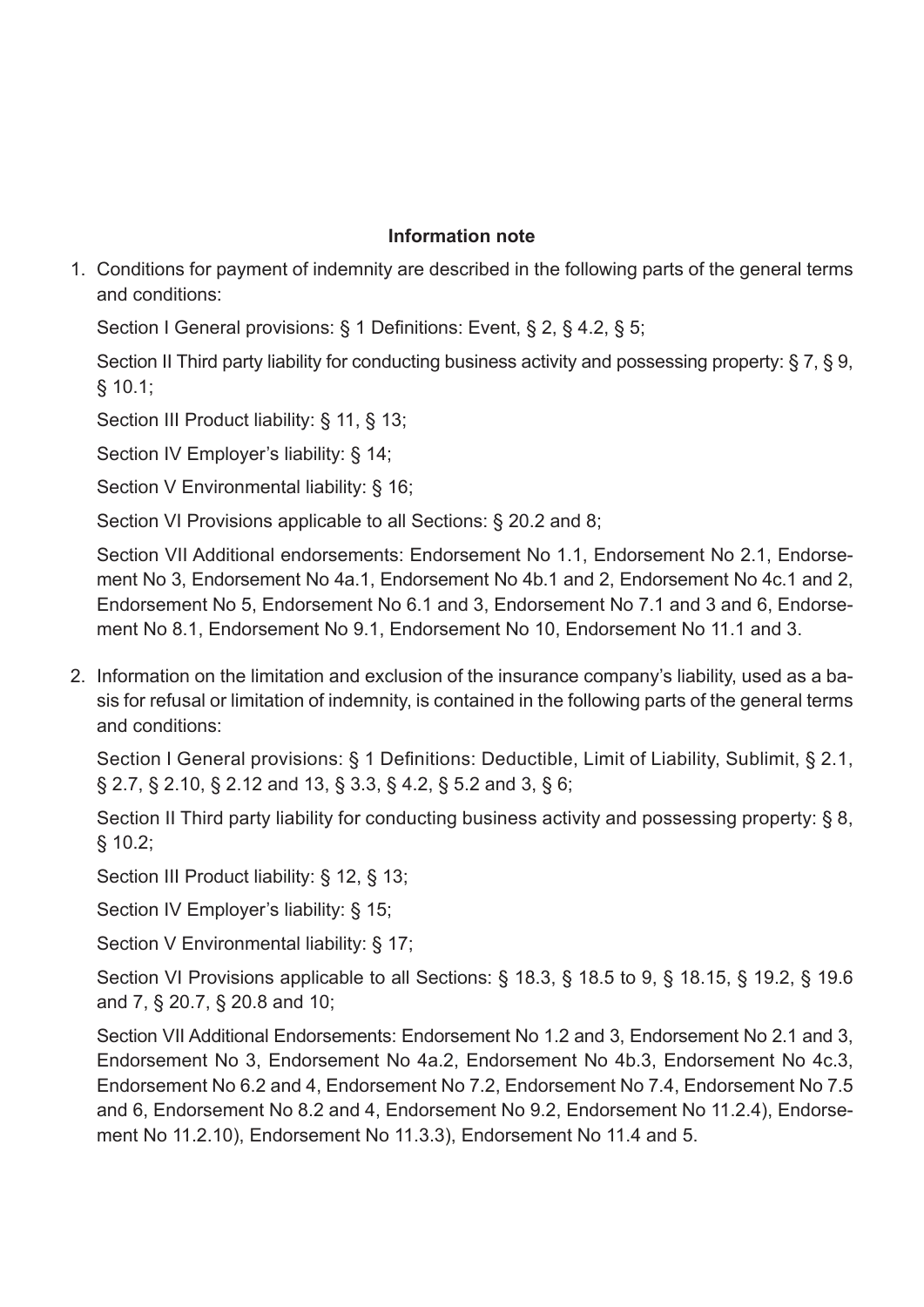

## COLONNADE INSURANCE SOCIETE ANONYME BRANCH IN POLAND

## GENERAL TERMS AND CONDITIONS OF THIRD PARTY LIABILITY INSURANCE IN CONNECTION WITH CONDUCTING BUSINESS OPERATIONS AND POSSESSING PROPERTY

approved on 12 February 2018 by the Director of Colonnade Insurance Société Anonyme, Branch in Poland, based in Warsaw, applicable to any insurance contract concluded from 12 February 2018.

#### SECTION I GENERAL PROVISIONS

## § 1. Definitions

1. The following terms used in the Insurance Contract or any statements made in connection therewith shall have the following meanings, unless otherwise stated in the Insurance Contract:

Act of Terrorism means the act of violence or the threat of violence in order to attain goals that are religious, ideological, ethnic or similar in nature through instilling fear among any group of people, committed both by those acting in collaboration with any organization or government, or independently of them.

Colonnade means Colonnade Insurance S.A., a company incorporated in Luxembourg under number B 61605, having its central headquarters at the following address: 1, rue Jean Piret, L-2350 Luxemburg, operating in Poland through Colonnade Insurance Société Anonyme, Branch in Poland, registered with the District Court for the Capital City of Warsaw, 12th Commercial Division of the National Court Register (Krajowy Rejestr Sądowy, KRS) under KRS No 0000678377, Tax ID No (NIP) 1070038451, having its registered office at ul. Marszałkowska 111, 00-102 Warsaw.

Pure Financial Loss means a financial loss other than Bodily Injury, Property Damage or Advertising Injury. A loss of property shall not be considered a Pure Financial Loss.

Deductible means an amount or a percentage specified in the Policy by which the value of indemnity payable by Colonnade is reduced each time. If the value of Loss does not exceed the specified Deductible, Colonnade shall be exempt from liability and relieved of its obligation to provide any insurance obligations.

Unless the parties to the Insurance Contract otherwise agree:

- 1) Deductible shall apply only to Property Damages, Advertising Injuries and Pure Financial Losses;
- 2) Deductible shall apply to each Event;
- 3) Deductible shall not apply to Legal Assistance Costs.

If, under the provisions of the Insurance Contract, Colonnade may reduce indemnity payment by two different Deductibles, each of which specified for a different risk, the lower Deductible shall apply.

Legal Assistance Costs means the following costs incurred by the Insured, with the consent of Colonnade, in connection with the proceedings concerning the Insured's liability for the Loss:

- 1) remuneration of external legal representatives; the Insured shall be responsible for appointing legal representatives;
- 2) court costs of all instances;
- 3) the costs incurred in reaching and executing a settlement agreement;
- 4) the costs of expert opinions, appraisers or experts and the costs of translating documents necessary to defend the legal interests of the Insured;
- 5) the costs incurred by the opposing party in connection with the defense of its legal interests, provided that the Insured is obliged to cover these costs by a final court judgment;

6) the costs of travel to the court incurred by Employees of the Insured and the costs of a return journey to the Insured's premises, if they must appear in court as a party, witness, suspect, accused or a defendant.

Legal Assistance Costs also include costs incurred by the Insured or Employees of the Insured in criminal or administrative proceedings, provided that these proceedings are conducted with a view to establish the liability of the Insured for Loss or the amount of Loss covered by insurance.

If the liability of the Insured is established in proceedings before an arbitration court, the costs related to the participation of the Insured in such proceedings shall be covered to the extent and up to the amount specified in the provisions on court costs incurred in proceedings before common courts.

Limit of Liability means the upper limit of Colonnade's liability for one or all of the Events occurring during the insurance period. The Limit of Liability shall be reduced by the amount of benefits provided by Colonnade, including where the benefits reducing the Sublimit are provided. The Limit of Liability shall be each time specified in the Policy. Once the Limit of Liability is exhausted, Colonnade's liability shall cease to apply. The Limits of Liability established for subsequent periods of insurance shall not summed up.

At the request of the Policyholder, with the consent of Colonnade and subject to payment of an additional premium, the Limit of Liability reduced by payment of a benefit may be restored during the insurance period.

Close Relative means a spouse or former spouse of the Insured, children of the Insured's spouse who are not relatives of the Insured in the descending line, cohabitant, siblings, ascendants, descendants, relatives in the same line or degree, adoptive parents and adopted children, foster children, parents in law, sons-in-law, daughters-in-law.

Third Party means any person other than Colonnade, the Policyholder, the Insured or an Employee of the Insured.

GTC shall mean these general terms and conditions.

Sublimit means the upper limit of Colonnade's liability in respect of any risk or losses types specified in the Insurance Contract for one or all of the Events occurring during the insurance period. The Sublimit may not exceed the Limit of Liability. The Sublimit shall be reduced by the amount of benefits received. Payments having the effect of reducing the Sublimit will also reduce the Limit of Liability. Once the Sublimit for a specific risk or loss type is reached, Colonnade's liability for any such risk or loss will cease to apply.

At the request of the Policyholder, with the consent of Colonnade and subject to payment of an additional premium, the Sublimit reduced following the payment of a benefit may be restored during the insurance period.

If indemnity is paid in respect of the risk subject to two different Sublimits, Colonnade shall be liable up to the amount equal to the higher of these Sublimits.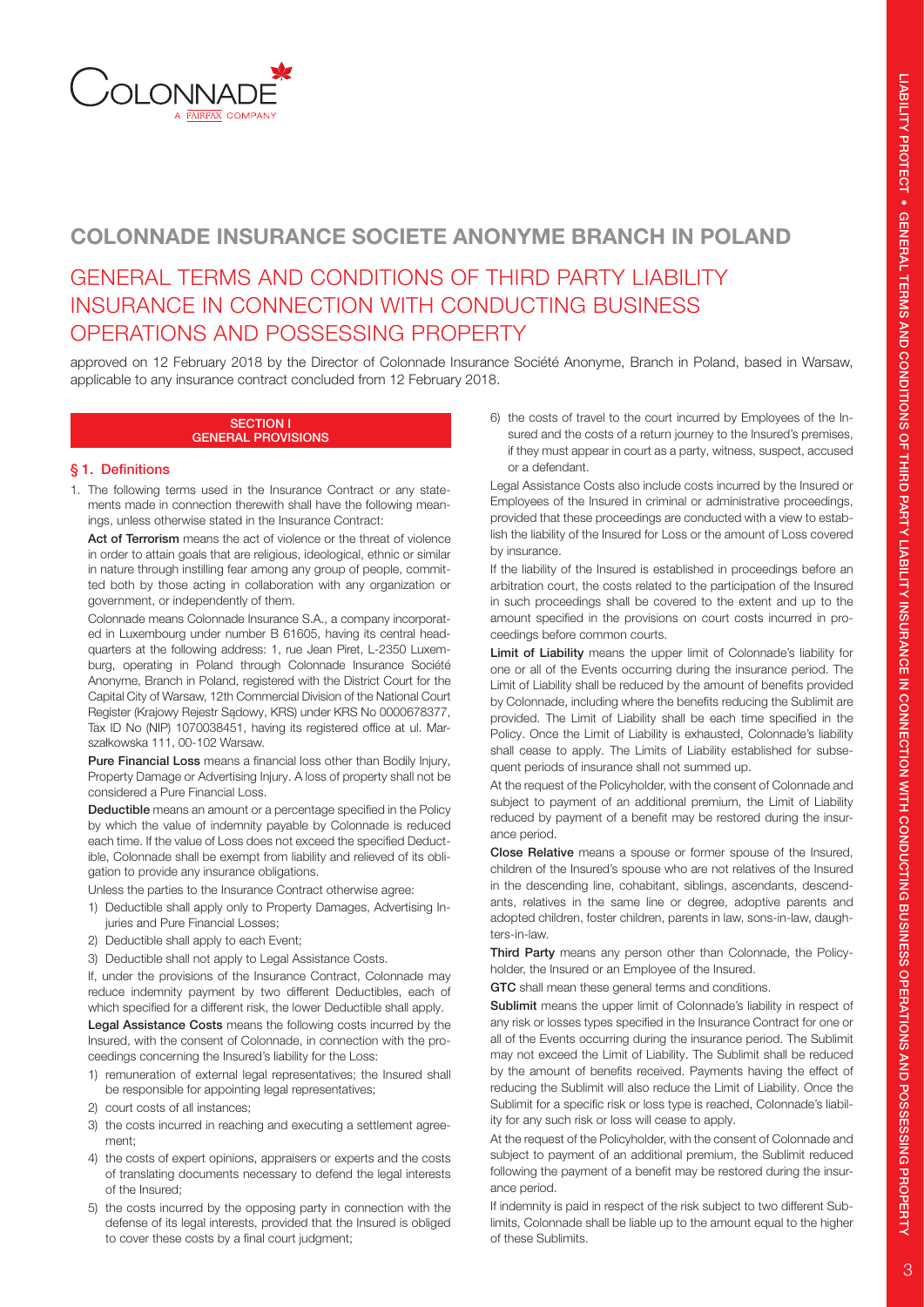Policy means an insurance document issued by Colonnade and served on the Policyholder confirming conclusion of the Insurance Contract, together with appendices and schedules amending its original content.

Unless otherwise agreed by the parties to the Insurance Contract, the content of the Insurance Contract shall be determined on the basis of the Policy.

Employee means any natural person employed by the Insured under a contract of employment or on the basis of an appointment, election, designation or cooperative contract of employment.

The term "Employees" shall also refer to the following natural persons:

- 1) apprentices, volunteers and trainees;
- 2) persons cooperating with the Insured under service contracts, contracts for specific work or any other civil law contract of a similar nature, including those carrying out activities for the benefit of the Insured beyond the scope of their obligations resulting from the employment contract (e.g. on the basis of a management contract), including on the basis of self-employment;
- 3) those employed by temporary employment agencies, assigned to perform work the scope of which has been agreed with the Insured;
- 4) persons carrying out work for the benefit of the Insured in connection with any rental of the machinery or equipment by the Insured, which is necessary to perform the Insured Activity, provided that such persons are made available under a rental contract for machinery or equipment;
- 5) persons employed to work as a substitute;
- 6) persons undergoing the recruitment process;

who carry out activities under the supervision of and on behalf of the Insured, provided that these activities are related to the Insured Activity and that these persons are required to follow the instructions of the Insured.

Product means any movable property placed on the market as part of the Insured Activity, over which the Insured has intentionally lost actual control, either permanently or temporarily, in particular the right to exercise control over the property and its usage, for which the Insured is liable in respect of its manufacture, sale, delivery, distribution, lease, repair, maintenance, installation, supervision, cleaning, adjustment, processing or any change thereof.

"Product" also means any individual or bulk packaging of the Product, provided that it has been packed by the Insured or under its supervision, as well as any labels and instructions accompanying the Product.

"Product" also refers to electricity or heat, as well as gas, water and steam.

The following shall not be considered to be "Products" under the GTC:

1) natural resources;

2) human blood, plasma, blood derivatives and internal organs;

3) intellectual property rights.

Advertising means any publication, including website publications, advertisements, articles, radio or television broadcasts with content intended to advertise the Insured Activity or the Product.

Year means 365 days or, where the insurance period covers the leap day 29 February – 366 days.

Vendor means any Third Party responsible for the sale, delivery or distribution of the Product.

Substance means any hazardous substance that pollutes the environment in the form of a smoke, fume, soot, exhaust, acid, base, liquid, gas, waste or another irritant that can cause contamination or pollution of water, soil or air.

Loss means any Bodily Injury, Property Damage, Pure Financial Loss or Advertising Injury.

Bodily Injury means any financial or non-financial damage caused by death, bodily injury or health disorder of a Third Party, including any harm suffered by the injured party or any of its closest family members, giving rise to the obligation to pay indemnity.

"Bodily Injury" also means lost profits, i.e. the profits that a Third Party could have achieved, had it not suffered bodily injury or health disorder.

Property Damage means any financial damage arising from damage to or destruction of property.

"Property Damage" also refers to lost profits, i.e. the profits that could have been achieved by a Third Party, had there been no damage to or destruction of property.

Advertising Injury means any financial or non-financial damage to a Third Party's property, incurred as a result of the Advertising being made public.

Policyholder means a person who concludes the Insurance Contract with Colonnade that is obliged to pay the insurance premium.

Insured Activity means the business activity conducted by the Insured as defined in the Insurance Contract. Unless otherwise agreed by the parties to the Insurance Contract, the Insured Activity shall also include:

- 1) possession of a property by the Insured and any related maintenance activities, including current minor repairs or upgrades not regarded as construction work under the Construction Law Act of 7 July 1994; this also covers any premises or their equipment not rented by the Insured, but which may be temporarily occupied by the Insured for a short period of time in connection with the Insured Activity, and the Insured's liability for losses resulting from malfunction of water supply, sewage, central heating, gas and electricity equipment;
- 2) participation in exhibitions, fairs or conferences;
- 3) any social, cultural, educational, recreational or sports activity of the Insured and any other similar activities undertaken for the benefit of Employees;
- 4) lease of property to Third Parties, including sublease of the property rented by the Insured;
- 5) the use of any Third Party property, if the Insured is legally required as part of the Insured Activity to repair the Property Damage caused to such Third Party property or any part thereof, which has been used by the Insured under a rental, tenancy or usage agreement, or under any other civil law contract of a similar nature, including Property Damages resulting from adaptation or renovation works performed by the Insured;
- 6) the use of heavy construction equipment, in particular pneumatic hammers, piledrivers or any other similar machinery and equipment;
- 7) works or other activities that have been completed by the Insured and accepted by the principal under a relevant works contract.

Insured means the person identified in the Policy on whose account the Insurance Contract has been concluded. Any Policyholder entering into the Insurance Contract on its own account shall be regarded as an Insured.

Insurance Contract means the agreement concluded on the basis of these GTC, confirmed by the Policy.

Monetary Values mean national or foreign banknotes and coins, checks, promissory notes, other documents used as a substitute for cash payments, credit cards, credit and debit cards, as well as gold, silver, platinum and other platinum metals, precious stones and pearls, as well as any goods made of these materials.

Event means the occurrence of the Loss to the Third Party that is covered by insurance, for which the Insured shall hold third party liability.

Where there is doubt as to when the Bodily Injury occurred, the Bodily Injury shall be considered to have arisen when the injured party first contacted a doctor in connection with the symptoms that gave rise to a claim with the Insured.

Where one or more Losses arises due to the same reason, e.g. due to the same structural error or the same defect occurring in a series of products being marketed, these shall be treated as a single Event, and the Event occurrence date shall be the day on which the first of the Loss occurred, regardless of when and where these Losses actually occurred or what the actual number of injured parties was. All Losses from such series will be covered by insurance, provided that the first of them occurs during the insurance period. With regard to any such Event the Deductible shall be deducted on a one-off basis, regardless of the number of injured parties.

If the Insurance Contract concluded on the basis of these GTC represents the continuation of a previous agreement or agreements concluded with Colonnade, and provided that there has been no inter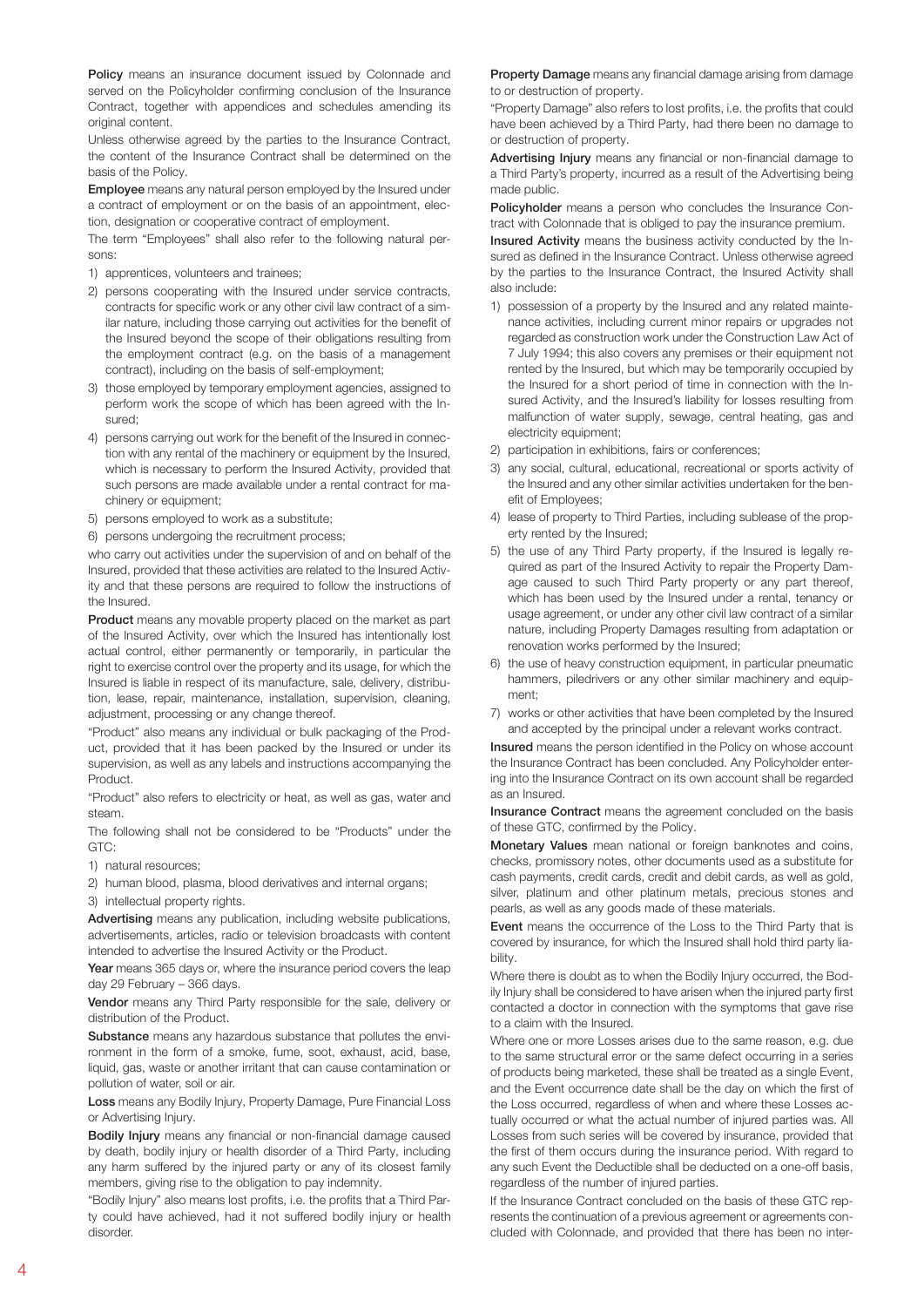ruption between consecutive periods of insurance, the start of the insurance period referred to in the preceding Paragraph shall be the start of the insurance period specified in the first of the agreements, of which the contract concluded on the basis of these GTC is a continuation, provided that all previous contracts were concluded with Colonnade.

- 2. Except as otherwise expressly provided in other provisions of the GTC, all terms used herein shall have the same meaning in all contexts, regardless of whether they are used in the singular or plural.
- 3. For the purposes of these GTC, any terms used herein that are defined under common law or not defined thereunder, and have the commonly accepted meaning shall have the meaning given to them by law or custom, unless the GICs expressly provide otherwise.

#### § 2. Insurance cover, territorial scope and jurisdiction

- 1. The insurance coverage provided under these GTC may include the following types of third party liability:
	- 1) for conducting business activity and possessing property (Section II of the GTC);
	- 2) Product liability (Section III);
	- 3) liability for losses caused to employees of the Insured (Section IV);
	- 4) environmental liability (Section V).

Failure to include in the Insurance Contract (i.e. to indicate in the Policy) any of the Sections listed in subpoints 1) to 4) above shall result in the Loss covered by these Sections being excluded from insurance coverage.

Unless otherwise agreed by the parties to the Insurance Contract, the Limit of Liability shall be common to all the Sections contained in the Insurance Contract and indicated in the Policy.

2. By mutual agreement between the parties to the Insurance Contract, subject to payment of an additional premium, the insurance coverage provided by Colonnade may be extended to include the cases defined in the endorsements contained in Section VII of the GTC.

## 3. Duration of insurance cover

Colonnade shall provide insurance cover for the Insured in respect of its third party liability for Events occurring during the insurance period specified in the Policy.

- 4. Colonnade shall conclude Insurance Contracts with entrepreneurs.
- 5. The Insurance Contract under these GTC may be concluded for the account of a third party.
- 6. For avoidance of doubt, it is clarified that any responsibilities, duties and powers of the Insured resulting from the GTC or the Insurance Contract shall under Insurance Contracts apply to the Policyholder.
- 7. Where an allegation is made that affects Colonnade's liability, Colonnade may also make that allegation against the Insured. The Insured is entitled to request the benefit due directly from Colonnade.

#### 8. Liability in tort and contract, coincidence of claims

The insurance cover shall include third party liability for losses resulting from any tort committed by the Insured (third party liability in tort) and third party liability for failure to perform or improper performance of any obligation on the part of the Insured (third party liability in contract), also in the case of coincidence of claims.

To the extent specified in the GTC, the insurance shall cover losses resulting from failure to perform or improper performance of an obligation, if such failure to perform or improper performance is due to circumstances for which the Insured is liable.

#### 9. Gross negligence

The insurance cover includes third party liability for losses caused by gross negligence on the part of the Insured.

#### 10. Persons covered by insurance:

- 1) the insurance cover also includes third party liability of Employees and members of the Management Board and other governing bodies of the Insured, as well as its proxies and legal representatives, in respect of any Loss arising from the actual performance of official duties or any actually performed and legal acts undertaken on its behalf;
- 2) the insurance cover also includes third party liability of the Insured for Losses caused to Third Parties by subcontractors in respect of any tasks assigned to them by the Insured.

The cover does not include third party liability for losses caused by subcontractors to other subcontractors.

## 11. Cross liability

Where more than one Insured is covered by insurance, the insurance shall cover any counterclaims between the Insureds and insurance benefits shall be paid as if each of the Insureds had been covered by a separate Insurance Contract up to the Limit of Liability and the Sublimits set out in the Policy. The Limit of Liability and the Sublimits are determined jointly to all Insureds.

#### 12. Territorial scope and jurisdiction

The insurance cover includes third party liability for losses incurred all over the world, excluding the United States of America (or its dependencies) and Canada.

The insurance covers any claims pursued:

- 1) under the laws of any country, except for the United States of America and Canada, or
- 2) before a court or state authority of any country, except for the United States of America and Canada.
- 13. Colonnade will not be required to provide insurance cover, pay any claim or provide any benefit specified in the Insurance Contract to extent that the payment of such indemnity or provision of such benefit would expose Colonnade or its holding companies (having direct or indirect control) to any sanction, prohibition or restriction under United Nations decisions (resolutions) or the economic sanctions, laws or regulations of the European Union, United States of America, as well as the Polish law.

#### § 3. Insurance contract conclusion

- 1. The Insurance Contract is concluded through negotiations. Unless otherwise specifically agreed by the parties to the Insurance Contract, the Insurance Contract shall be deemed to have been concluded on or after the date of receipt of the Policy by the Policyholder.
- 2. The Policyholder is obliged to inform Colonnade of any circumstances known to it, which may be subject to a written enquiry from Colonnade prior to the conclusion of the Insurance Contract. If the Policyholder concludes the Insurance Contract through an insurance intermediary, the above obligation shall also apply to that insurance intermediary and shall additionally cover circumstances known to the intermediary. During the insurance period, the Policyholder is required to report to Colonnade any changes in these circumstances immediately upon receipt of a relevant notice. As regards the Insurance Contracts concluded for the account of a third party, these obligations of the Policyholder also apply to the Insured, unless the Insured is not aware of the Insurance Contract. Should the above obligation be imposed on the Insured who is a person other than the Policyholder, the Insured is also obliged to provide Colonnade with any information known to the Insured, but unknown to the Policyholder.
- 3. Colonnade is not responsible for any consequences resulting from circumstances not notified to Colonnade in breach of point 2 of this Paragraph. If the breach of this obligation is caused by willful misconduct, in case of doubt, it is assumed that the Event and its consequences result from the circumstances referred to in point 2 of this Paragraph.
- 4. However, if Colonnade concludes the Insurance Contract in the absence of any reply to its written inquiry submitted prior to entering into such contract, the omitted circumstances shall be considered negligible, whereas the Policyholder and the Insured shall have no obligation to notify Colonnade of any changes to these circumstances.

### § 4. Rights and obligations arising from insurance contract

- 1. Colonnade has the right to visually inspect, at its own expense, the property of the Insured used for the purposes of the Insured Activity in order to assess the risk of loss or make recommendations on risk management at any time during the Insurance Contract. Subject to universally applicable provisions, the Insured is obliged to provide Colonnade with means to carry out visual inspection and assist as needed.
- 2. For the duration of the Insurance Contract the Insured is obliged to: 1) take preventive measures and precautions to minimize the risk of loss or any increase thereof;
	- 2) eliminate the risks set out in the recommendations contained in the Policy or the correspondence addressed to the Insured, as requested by Colonnade.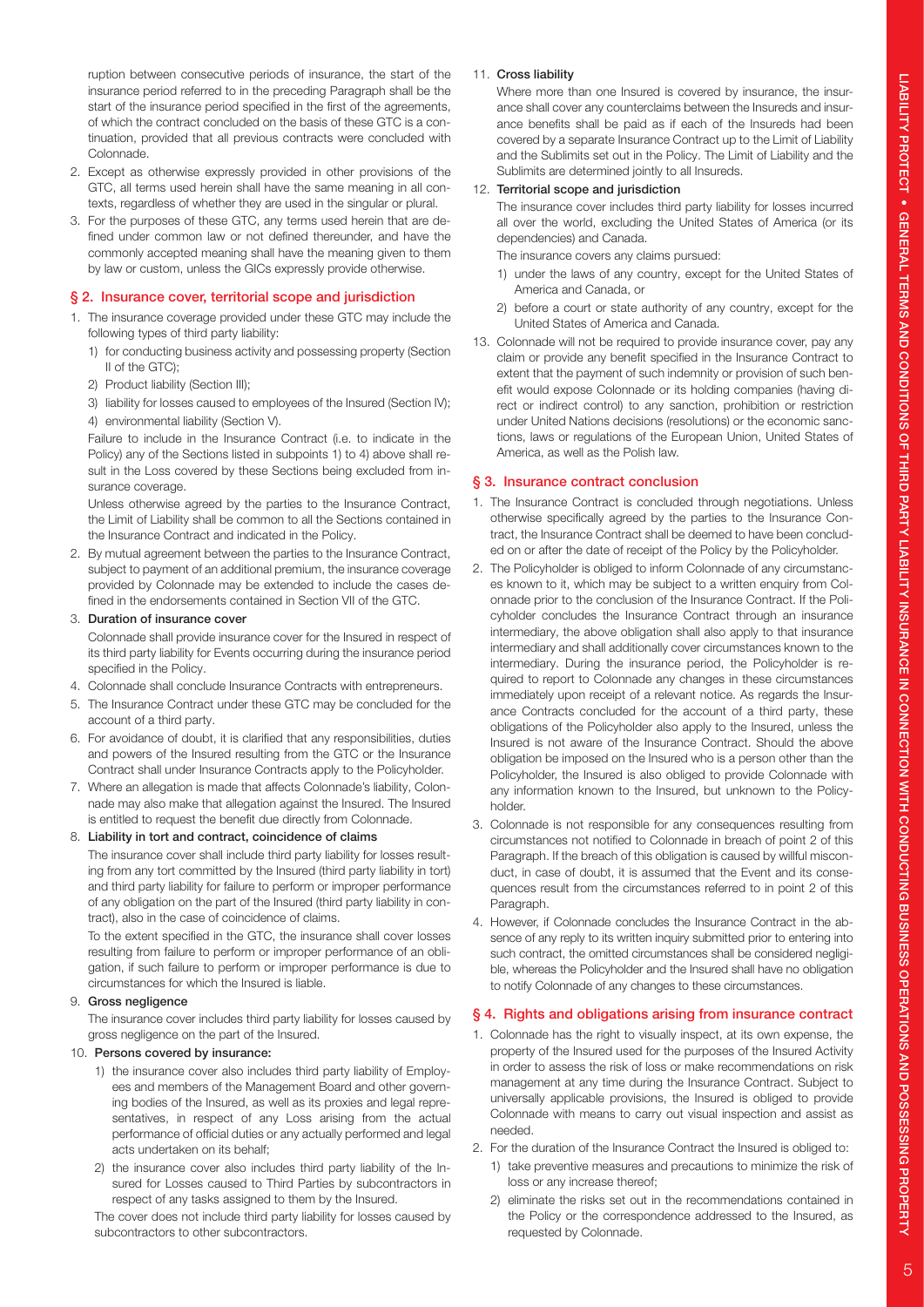If the Insured fails to meet the obligations set forth in this Paragraph, Colonnade may refuse to pay indemnity or reduce its amount, unless such failure has not increased the risk or level of loss.

3. In the event that any circumstances that significantly increase or decrease the likelihood of an Event are disclosed, each party to the Insurance Contract may request a change in the amount of premium, starting from when such circumstances occurred.

## § 5. Benefits provided by Colonnade

- 1. Within the Limit of Liability defined in the Policy, Colonnade is obliged to:
	- 1) examine the validity of claims filed against the Insured;
	- 2) pay indemnity within the limits of the Insured's statutory liability and within those resulting from the insurance cover provided under the Insurance Contract;
	- 3) reimburse the costs incurred by the Insured to reduce the level of loss covered by insurance following the Event, as appropriate and even if such measures prove ineffective;
	- 4) incure the costs of employing experts appointed by Colonnade or with its consent to establish the facts of the event, the validity of claims raised and the amount of benefit payable.
- 2. The total amount of Colonnade's benefits referred to in point 1, incurred for the Event covered by insurance or any Event covered by insurance during the insurance period specified in the Policy, can not exceed the Limit of Liability. Any benefit paid by Colonnade reduces the amount available under the Limit of Liability.

#### 3. Legal Assistance Costs

In addition, Colonnade is obliged to pay any Legal Assistance Costs up to the Limit of Liability or the Sublimit applicable to a particular Event.

If any claim in respect of the Event exceeds the Limit of Liability or the Sublimit, Colonnade shall cover a portion of Legal Assistance Costs which corresponds to the ratio between the Limit of Liability or the Sublimit and the value of indemnity payable in respect of the Event.

## § 6. Insurance coverage exclusions

Colonnade shall not provide insurance for claims:

- 1) harmful substances resulting from:
	- a) asbestos exposure regardless of its form, in particular in connection with:
		- its production, use, sale, installation, handling, delivery, processing, disposal, storage, encapsulation, distribution, and in connection with the manufacture of asbestos, asbestos products and products containing asbestos,
		- the storage of asbestos and waste containing asbestos,

 including any court or administrative costs or other charges incurred in connection with asbestos claims;

 however this exclusion of liability shall not apply to the Bodily Injury caused by substances containing asbestos, where there is no link between the presence of asbestos and the cause of Loss;

- b) the consumption (active or passive) or use of the tobacco products manufactured, distributed, sold or supplied by the Insured, including any court or administrative costs or other charges incurred in connection with claims relating to such tobacco products;
- 2) war and terrorism resulting from losses incurred during, by or in connection with any warlike activities, irrespective of whether the war, armed invasion or any other military action is formally declared or announced, martial law or state of emergency, armed seizure of power, civil war, revolt, revolution, uprisings, protests, riots or social unrest, strikes, as well as Acts of Terrorism;
- 3) extending the liability of the Insured beyond the statutory requirements, liquidated damages and punitive or exemplary damages:
	- a) to the extent that the obligation of the Insured to cover these liabilities exceeds the limits prescribed by law, e.g. due to the Insured having entered into a contract or taken any other legal action, in particular any stipulations of liquidated damages or other forms of indemnification payable on a lump sum basis, unless liability would apply in the absence of such a contract or legal action;

 the insurance does not cover claims relating to any liabilities incurred by the Insured due to the contractual assumption of any Third Party liability,

- b) in respect of any fines, administrative or court penalties, penal measures of a financial nature such as an obligation to remedy or compensate for damage suffered, pecuniary claims, including punitive or exemplary damages or other liabilities of a similar nature payable by the Insured;
- 4) performance of obligations for performance or proper performance of any obligation, or for any substitute performance, as well as claims arising under the provisions on warranty or non-conformity of goods or quality guarantee;
- 5) willful misconduct for losses caused intentionally; any marketing of the Product or provision of the services despite being aware of their defects shall be treated as willful misconduct;
- 6) discrimination for losses arising from hostile attitudes, harassment, unequal treatment, bullying or discrimination of any kind;
- 7) HIV, BSE, TSE viruses and damage to the genetic material for compensation for losses caused by HIV, BSE or TSE viruses (causing spongiform encephalopathies), including their mutations, as well as losses resulting from damage to the genetic material;
- 8) damage covered by compulsory insurance scheme arising from damage covered by compulsory insurance scheme, including where a public administration body or another institution is obliged to provide compensation benefits due to failure by the Insured to comply with the insurance obligation; the provision contained in this subpoint also applies to any claims in excess of the limits of liability specified in compulsory insurance schemes;

### 9) losses arising from performance of professional activities:

- a) for losses resulting from professional activities that can only be performed by those with appropriate professional qualifications as required by law or under obligation of concluding third party liability insurance contract,
- b) the exclusion defined in (a) does not apply to design activities carried out as part of the Product manufacturing process, provided that these are not performed on a self-employed basis, irrespective of whether the Product manufactured by the Insured has been placed on the market; losses to Product shall be excluded. Furthermore, the exclusion of liability does not apply, if the design activities are carried out as part of the erection of a building by the Insured, with losses to the erection service being excluded;
- 10) nuclear or radioactive contamination, electromagnetic field arising in connection with ionizing radiation or the effects of nuclear energy or nuclear fuel, as well as any nuclear waste generated as a result of nuclear fuel use, radioactive contamination, explosion of any substance having radioactive properties, laser or maser radiation, electromagnetic or magnetic field interference;
- 11) clinical trials and medical malpractice in respect of clinical trials or medical services;
- 12) mining damage for losses resulting from mining plant activities;
- 13) intellectual property rights and personal data in respect of any infringement of copyright, industrial property rights, including patents, trademarks and trade names, licences, as well as for breach of the provisions on personal data protection and unfair competition;

the insurance cover does not include claims in respect of false accusations, slander, defamation, denigration, libel or actions of a similar nature;

14) gradual exposure and vibrations - providing cover for losses:

- a) caused by fungal attack or gradual exposure to heat, noise, gas, fumes, moisture, and smoke deposits, soot or dust,
- b) caused by vibrations or shock, weakening of the supporting structure of a building or a structure, landslides or reductions in soil bearing capacity, flooding by standing or flowing water;
- 15) off-shore activities regarding all off-shore activities of the Insured, as well as the work carried out on any structure, platform, installation, equipment or means of transport, including a trip to the mainland, and the return journey between the above-mentioned locations;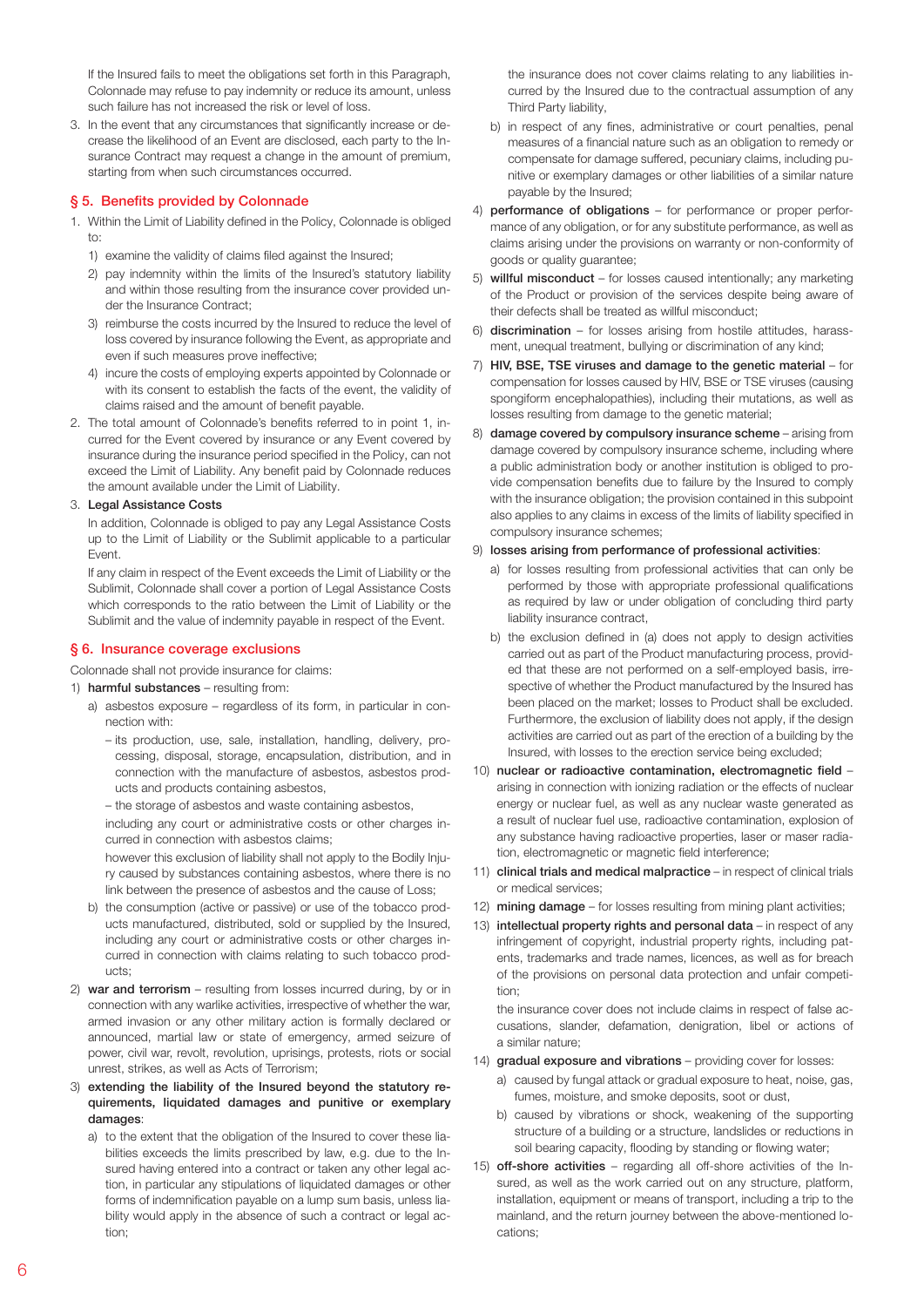16) ecological liability – for compensation for losses to the extent that the Insured is liable for losses under the provisions incorporating Directive of the European Parliament and of the Council of 21 April 2004 on environmental liability with regard to the prevention and remedying of environmental losses into local law and under the provisions of the Act of 13 April 2007 on preventing environmental losses and compensation of such losses, as amended;

if a jurisdiction other than the one of other countries which incorporated the provisions of the above-mentioned Directive applies to the loss concerned, the liability of Colonnade shall be established, as if the liability of the Insured was governed by the provisions of the Directive;

- 17) explosives or pyrotechnics in respect of the production, possession, use, transport, storage, sale or marketing of explosives or pyrotechnics, ammunition or fireworks;
- 18) **Pure Financial Losses** for compensation for Pure Financial Losses:
- 19) Close Relatives made by the Close Relatives of the Insured;
- 20) failure to supply energy in respect of failure to supply electricity or heat or failure to comply with appropriate energy parameters when supplying such electricity or heat;
- 21) Advertising Injury for compensation in respect of any Advertising Injury;
- 22) airports and flying or floating objects:
	- a) arising from ownership, possession or use of airports or landing places, aircraft or flying craft, vessels or floating craft, including hovercraft,
	- b) the insurance cover does not include claims for compensation for losses to aircraft or flying craft and vessels or floating craft.

#### **SECTION II**

#### THIRD PARTY LIABILITY FOR CONDUCTING BUSINESS ACTIVITY AND POSSESSING PROPERTY

#### § 7. Insurance cover

Colonnade's insurance cover shall include third party liability of the Insured to the extent specified by legislation in respect of any Property Damage or Bodily Injury caused to Third Parties in connection with the Insured Activity and arising from ownership of the property used for the performance of the Insured Activity.

#### § 8. Insurance coverage restrictions

In addition, with regard to the exclusions defined in § 6 of the GTC, the insurance coverage specified in this Section does not include claims:

#### 1) motor vehicles:

- a) for losses arising from ownership, possession, use or other disposal of a motor vehicle or a trailer; however, this exclusion does not apply to:
	- any vehicles or trailers which are not subject to compulsory civil liability insurance required by the laws of their country of registration or use provided that the country concerned has implemented such a compulsory insurance scheme covering civil liability of vehicle and trailer owners,
	- for losses resulting from the use of equipment forming part of a motor vehicle or installed on such a motor vehicle or a trailer, provided that the vehicle is not moving at the time of loss,
	- losses caused during loading or unloading operations onto and from a means of transport,
- b) for compensation for loss arising from the vehicle motion or operation referred to in (a) first indent above, machinery or equipment by persons who at the time of the Event were not entitled to drive or operate such equipment, unless the Insured – having exercised due diligence to verify whether the person who caused the loss has these entitlements – could have reasonably expected that the person concerned has appropriate entitlements; Colonnade shall retain the right of recourse with regard to the aforementioned persons – vehicle drivers or machine/equipment operators;
- 2) property which is hired, controlled and the subject of the service – for compensation in respect of any Property Damage to the movable property owned by a Third Party:
	- a) which has been used by the Insured under a rental, tenancy, leasing or lending contract or other civil law contract of a similar nature,
- b) made available to the Insured for the provision of any processing, cleaning or repair services or other services of a similar nature,
- c) submitted to the Insured for storage, which is in the custody or control of the Insured;
- 3) Monetary Values, documents and works of art for compensation for Property Damage to Monetary Values, securities, archival collections, collections of philatelic or numismatic interest, works of art and jewellery, as well as items of historical, artistic or unique value;
- 4) loss to service for compensation for any loss to the service completed;
- 5) apparent defect for compensation for loss caused by a defective service, submitted while informing about the defect.

#### § 9. Business travel – worldwide

- 1. Where the insurance cover is provided as specified in Section II of the GTC, Colonnade shall provide insurance cover for the Insured in respect of its third party liability, if Employees, whilst on a business trip in connection with the performance of their official duties or when performing these duties, cause any Bodily Injury or Property Damage.
- 2. With regard to any claims made against the Insured in respect of its third party liability for any Loss caused during the business trips of Employees, the insurance cover includes claims for losses incurred anywhere in the world or recovered in legal proceedings under the law of any country.

#### § 10. Event organizer's liability

- 1. Where the insurance cover is provided as specified in Section II of the GTC, Colonnade shall also provide insurance cover for the Insured in respect of its third party liability to compensate for Bodily Injury or Property Damage caused to event participants by the Insured in connection with event organization activities. "Event participant" refers to any Third Party or Employee on the event site, subject to applicable event organization regulations.
- 2. In addition, with regard to the exclusions contained in § 6 and 8 of the GTC, the insurance does not include injured parties' claims:
	- 1) if the main business of the Insured is the organization of events;
	- 2) if the event meets the criteria for a mass event as defined by the Act of 20 March 2009 on the safety of mass events;
	- 3) for compensation for losses arising from organization of fireworks shows;
	- 4) who are members of the inspection or security staff.

#### **SECTION III** PRODUCT LIABILITY

#### § 11. Insurance cover

Colonnade's insurance cover shall include third party liability of the Insured to the extent specified by legislation in respect of any Property Damage or Bodily Injury caused to Third Parties, if the Insured is obliged, for the purposes of marketing the Product or upon delivery of a Product not meeting the agreed criteria, to repair any Bodily Injury or Property Damage caused to Third Parties by that Product.

#### § 12. Insurance coverage restrictions

In addition, with regard to the exclusions defined in § 6 of the GTC, the insurance cover does not include claims:

- 1) Damage to Product for compensation for loss to Product;
- 2) products used in aviation arising from losses caused by the Products used or installed in aircraft, flight systems or spacecraft;
- 3) products dangerous for health arising in connection with the effects of these products or substances contained in the Product:
	- a) polychlorinated biphenyls (PCB),
	- b) genetically modified organisms (GMOs),
	- c) tobacco products,
	- d) formaldehyde,
	- e) silicon or silicon compounds, including quartz dust or quartz fibres,
	- f) dioxins;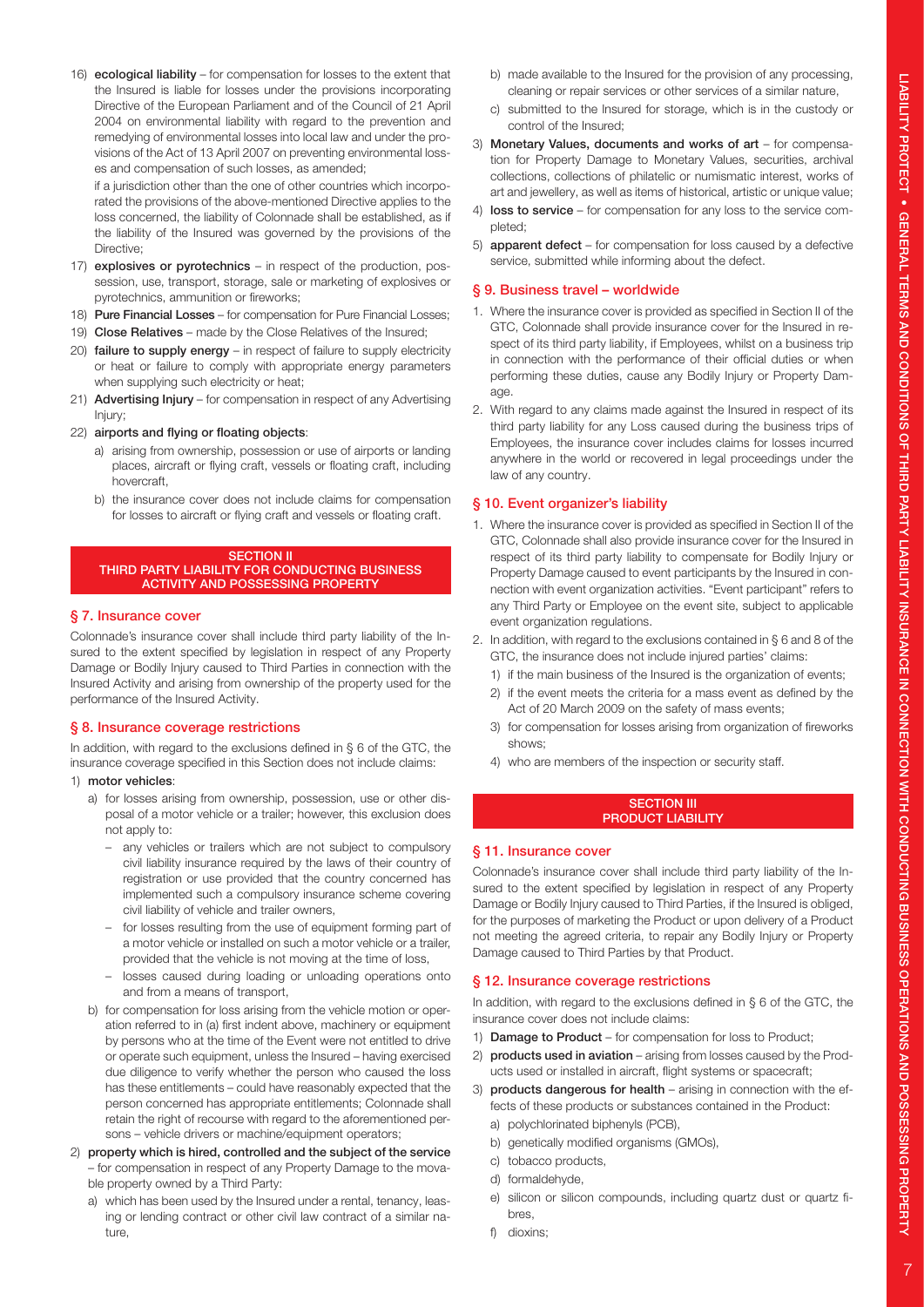- 4) medicinal products for losses caused by medicinal products within the meaning of the Pharmaceutical Law Act of 6 September 2001 or by medical devices as defined in the Act of 20 May 2010 on medical devices;
- 5) apparent defect for compensation for losses caused by a defective Product marketed as having the defect concerned and any Product not having a valid marketing authorisation, provided that such authorisation is required by the law of the country in which the Product is marketed, shall be considered defective, regardless of whether it has been marketed as having this defect;
- 6) product misuse or use contrary to the user manual in respect of losses caused by the Product as a result of its misuse, use contrary to the attached user manual or another document describing the features and proper use of the Product;
- 7) Product combining, mixing and processing for compensation for losses suffered by recipients of the Product for whom it is an element or component of the finished product, if the Product has been combined or mixed with other items or the Product has undergone further processing or treatment;

however, the insurance includes Bodily Injury and Property Damage caused by a defective finished product;

- 8) removal and replacement in respect of any costs of detection, replacement, disclosure or removal of defective Products or services, as well as any resulting losses;
- 9) delivery, repair or maintenance of machinery for compensation for losses suffered by Third Parties due to defects in manufactured goods, treated or processed by machinery or equipment, or any parts supplied by the Insured, as well as any machinery or equipment serviced by the Insured;

 this exclusion does not apply to Bodily Injury and Property Damage caused by defective machinery, equipment or any parts thereof;

10) Product Recall – for losses arising from the Product or any part thereof being withdrawn from the market, regardless of the cause and method of withdrawal or whether or not the Product caused damage.

## § 13. Vendors

The insurance coverage specified in Section III includes Vendors as an Insured party, but only in respect of their third party liability for Bodily Injury and Property Damage arising out of distribution or sale of Products, provided that the coverage does not include claims:

- 1) arising out of a contract or other legal action by the Vendor, unless the Vendor is liable for loss in the absence of such contract or action;
- 2) arising out of a guarantee granted without the knowledge and consent of the Insured, subject to the exclusion defined in § 6(4) remaining in force;
- 3) resulting from any physical or chemical change in the Product introduced by the Vendor;
- 4) resulting from the Product being repackaged, unless this has been done solely for inspection, sample testing, demonstration and parts replacement purposes in accordance with the instructions of the Insured, and provided that the Product is then re-packed in its original packaging;
- 5) resulting from negligence on the part of the Vendor who failed to inspect, adjust, test or repair the Product, despite being contractually required to do so as part of its economic activities in connection with the sale or distribution of the Product;
- 6) resulting from demonstration, assembly, inspection or repair, except where such activities are carried out on the premises of the Vendor in connection with the sale of the Product;
- 7) caused by a Product which has been labelled with the Vendor's own brand name or used by the Vendor as packaging or an element of another product, or has been processed by the Vendor to produce another product.

The insurance coverage provided under this Paragraph does not apply to claims by persons from whom the Insured has purchased the Product, any component or part of the Product, or the packaging of the Product.

#### SECTION IV EMPLOYER'S LIABILITY

## § 14. Insurance cover

Colonnade's insurance cover shall include third party liability of the Insured to the extent specified by legislation, if the Insured is obliged in connection with the Insured Activity to repair losses caused to the Employee in the following cases:

- 1) Bodily Injury incurred as a result of an accident at work;
- the insurance cover also includes third party liability of the Insured for Losses to Third Parties, in particular to a family member of the Employee, suffered as a result of his or her death;
- 2) Property Damage suffered by an Employee;
- 3) Pure Financial Loss suffered by an Employee as a result of the breach of personal data protection provisions – the exclusion defined in § 6.18) of the GTC does not apply to these cases.

## § 15. Insurance coverage restrictions

- 1. In addition, with regard to the exclusions defined in § 6 of the GTC, the insurance coverage does not include claims:
	- 1) arising out of occupational diseases;
	- 2) made by public entities liable to pay benefits in respect of accidents at work;
	- 3) arising from the obligations of the Insured towards Employees to the extent specified in the Act of 30 October 2002 on social insurance for accidents at work and occupational diseases;
	- 4) for losses to Monetary Values;
	- 5) for losses to items left behind in motor vehicles.
- 2. As regards the Events occurring outside Poland, if the liability of the Insured is claimed under the law of a country other than Poland, the insurance coverage shall be provided only to the extent that the claim cannot be satisfied through compulsory employer's liability (regardless of whether a compulsory insurance contract has been concluded), which the Insured was required to obtain prior to sending an Employee to work outside Poland.

#### SECTION V ENVIRONMENTAL LIABILITY

### § 16. Insurance cover

- 1. Colonnade's insurance cover shall include third party liability of the Insured to the extent specified by legislation, if the Insured is obliged in connection with the Insured Activity to repair any Property Damage or Bodily Injury caused to a Third Party as a result of the leakage, emission, evaporation or other release of Substance into water, soil or air (Release).
- 2. In addition, the insurance cover includes third party liability of the Insured towards Third Parties in respect of any costs incurred to neutralize and dispose of the Substance.
- 3. The insurance cover is provided subject to fulfilment of the following conditions:
	- 1) The release of the harmful Substance occurred as a result of a sudden, accidental and unforeseeable Event, despite due diligence by the Insured, as specified for the professional nature of the economic activity carried out by the Insured, which could not reasonably have been foreseen by the Insured;
	- 2) The Substance release which caused loss started in the insurance period specified in the Insurance Contract.

#### § 17. Insurance coverage restrictions

In addition, with regard to the exclusions defined in § 6 of the GTC, the insurance cover does not include:

1) the costs of neutralising or removing the Substance from the property, including from the groundwater of the Insured, except where necessary to reduce the loss caused to Third Parties or the costs defined in § 16.2 of these GTC;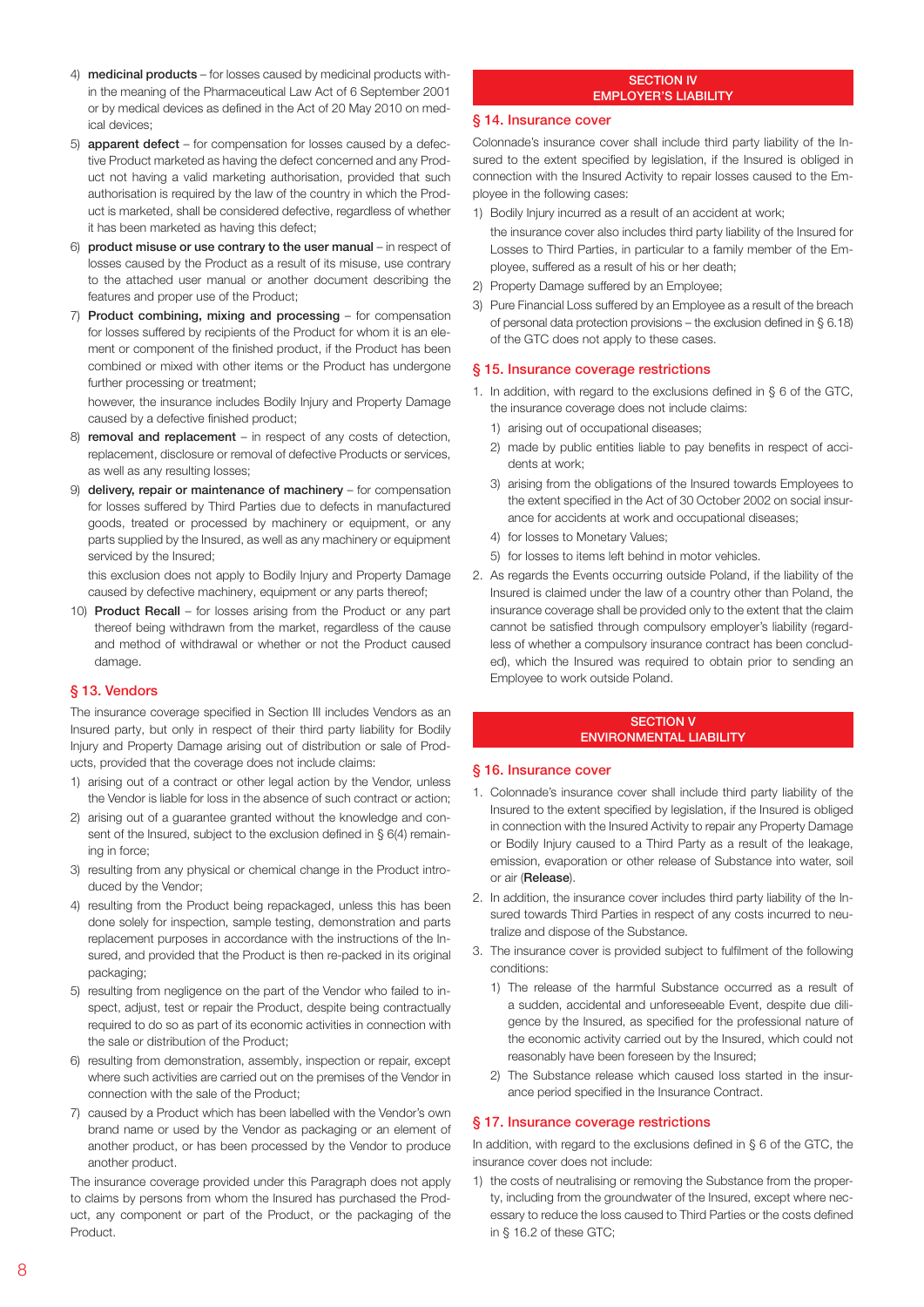- 2) fines, administrative or court penalties, penal measures of a financial nature such as an obligation to remedy or compensate for losses suffered, liquidated damages, resulting directly or indirectly from Substance Release;
- 3) the effects of Substance release occurring in the United States of America or their dependencies or in Canada.

#### SECTION VI PROVISIONS APPLICABLE TO ALL SECTIONS

#### § 18. Premium, insurance period, contract termination

- 1. Unless Colonnade and the Insured otherwise agree:
	- 1) the insurance period shall be one Year;
	- 2) the start and end date of the insurance period shall be determined in the Insurance Contract;
	- 3) the premium is payable in advance for the entire period of insurance and within the period or periods set out in the Insurance Contract;
	- 4) the premium should be paid upon execution of the Insurance Contract, and where such contract does not come into effect before the service of the Policy – within 14 days of its service;
	- 5) the insurance coverage shall commence on the first day of the insurance period specified in the Policy, no earlier however than the day following the day of payment of a premium or the first instalment thereof;
	- 6) the insurance cover shall commence at 00.00 of the first day of the insurance period and shall end at 11.59 PM of the last day of the insurance period.
- 2. The amount of premium is determined on the basis of an individual risk assessment, taking into account:
	- 1) the agreed Limit of Liability and Sublimits;
	- 2) Colonnade's liability under the Insurance Contract;
	- 3) the type of risk associated with a specific activity of the Insured, which is determined on the basis of the type and scale of the Insured Activity, the location and technical condition of the items owned by the Insured and its security and safety procedures.
- 3. The insurance period shall expire prior to the date of expiry specified in the Insurance Contract, if the Policyholder withdraws from the Insurance Contract, such a contract is terminated by notice or other circumstances occur, as prescribed by law or GTC, resulting in the earlier termination or expiration of the Insurance Contract.
- 4. If the Insurance Contract has been concluded for more than 6 months, the Policyholder may withdraw from the Insurance Contract within 7 days after its date. Such withdrawal does not release the Policyholder from the obligation to pay any premium due for the period for which Colonnade provided insurance coverage.
- 5. If the date of payment of a premium or the first instalment thereof has been set prior to the start of the insurance period, and the premium or the first premium instalment has not been paid, the insurance cover shall not commence and the Insurance Contract shall be automatically terminated.
- 6. Colonnade may terminate the Insurance Contract:
	- 1) due to delay in paying the premium, in accordance with the provisions of this Paragraph;
	- 2) where the Policyholder requests a premium reduction, in accordance with point 8 of this Paragraph;
	- 3) for important reasons, in accordance with point 9 of this Paragraph.
- 7. If Colonnade was held liable prior to payment of a premium or the first instalment thereof, and the premium or the first instalment thereof has not been paid in a timely manner, Colonnade may terminate the Insurance Contract with immediate effect and demand payment of the premium for the period for which it was held liable. If the Insurance Contract is not terminated, it shall expire at the end of the period for which the unpaid premium was due. In the event that a second or subsequent premium instalment is not paid in a timely manner, the provisions of point 15 shall apply.
- 8. Should the Policyholder request a premium reduction due to decreased risk of the Event (i.e. in the circumstances described in § 4.3), Colonnade may, within 14 days of receipt of such request, terminate the Insurance Contract with immediate effect.
- 9. Subject to 30 days' notice, Colonnade may terminate the contract for the following important reasons:
	- 1) cessation of Colonnade's liability due to the Limit of Liability being exceeded upon payment by Colonnade of the benefits provided under the Insurance Contract, or
	- 2) the Policyholder or the Insured has breached its obligations under the Insurance Contract due to gross negligence or willful misconduct.
- 10. The Policyholder may terminate the insurance contract with 30 days' notice.
- 11. Should Colonnade request a premium increase due to increased risk of the Event (i.e. in the circumstances described in § 4.3), the Policyholder may, within 14 days of receipt of such request, terminate the Insurance Contract with immediate effect.
- 12. The Contract expires on the last day of the notice period.
- 13. No termination shall be valid unless made in writing.
- 14. In the event that an insurance relationship is terminated before the end of the insurance period specified in the Policy, the Policyholder will be entitled to reimbursement of a premium payable for the period of the unused insurance cover.
- 15. If a premium is paid in instalments and the Policyholder fails to pay a second or subsequent premium instalment within the prescribed period, Colonnade will request the Policyholder in writing to pay the outstanding premium by allowing the Policyholder additional time for such payment of no less than 7 days after receipt of the request, while informing the Policyholder that any failure to pay the premium within that period will result in the cessation of Colonnade's liability. If the payment is not made within such additional period, Colonnade's liability shall cease to apply.

#### 16. Premium payment (stamp clause)

Unless the parties to the Insurance Contract otherwise agree, a premium shall be payable by bank transfer to the account indicated by Colonnade in the Policy or another document.

If a premium payment is made by bank transfer or postal order, the date of payment shall be considered to be the date on which the bank transfer is effectively ordered or a date is stamped by the post on the postal order, provided that the amount of funds in the debtor's account is sufficient to execute the transaction. Otherwise, the premium is deemed to have been paid once Colonnade's account is credited with the premium amount.

17. In the event of termination of the Insurance Contract, the Policyholder is obliged to pay any premium due for the period in which Colonnade provided insurance cover, including a period of notice.

## § 19. Obligations of the parties arising from the Event

1. Where an Event occurs or the Policyholder becomes aware of a claim being filed against it by a Third Party in respect of the Event, the Policyholder shall immediately notify Colonnade of that fact, but not later than 7 days after the Event or becoming aware of its occurrence or becoming aware of any claims being filed against it by a Third Party, whichever is earlier.

Where the Insurance Contract is concluded on behalf of the Insured, the obligation referred to in the preceding sentence applies to the Insured, unless the Insured was unaware of the contract being concluded on its behalf.

- 2. In the event of a breach of the obligations set out in point 1 due to willful misconduct or gross negligence, Colonnade may reduce the amount of any payable benefit as appropriate, if, as a result of the breach, loss has been increased or Colonnade prevented from establishing the circumstances and effects of the Event.
- 3. The effects of failure to notify Colonnade about the Event do not apply, if Colonnade is informed of the notifiable circumstances within the agreed notification period.
- 4. Where an Event occurs, the Policyholder and the Insured are obliged to:
	- 1) use any means available to prevent or reduce the loss;
	- 2) ensure that any claims for losses against those liable for loss can be pursued and provide all necessary assistance to Colonnade to pursue claims against those liable for Loss, in particular to collect and place at the disposal of Colonnade any documents that can be used to ensure effective enforcement of recourse claims;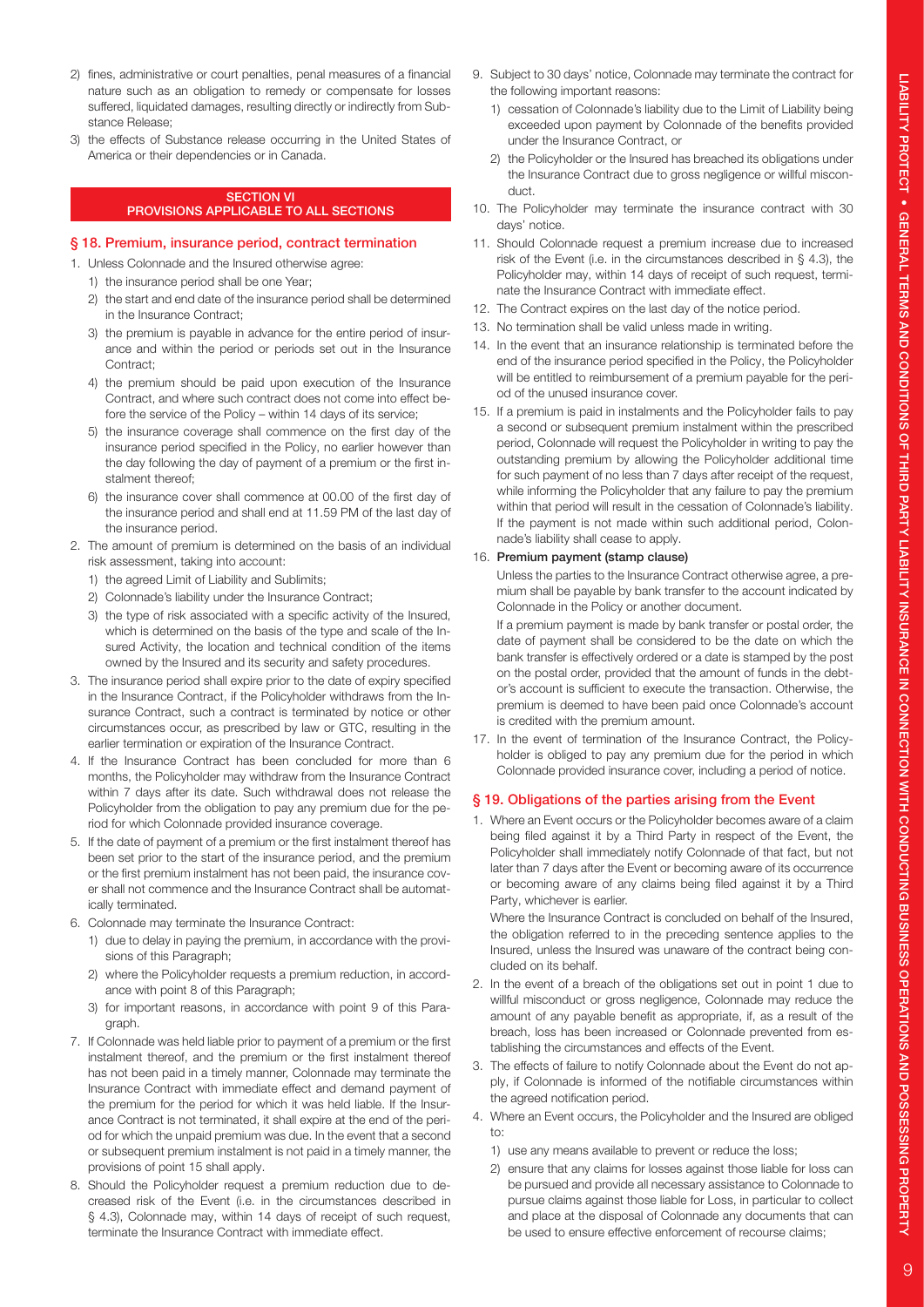- 3) notify law enforcement authorities of the Event, if there are grounds to suspect that it occurred as a result of a prohibited act;
- 4) give Colonnade all necessary clarifications and assistance to establish the facts of the Event, validity of the claims and the amount of benefit, and in particular to allow the visual inspection of the Event site, and to provide all data, information and evidence in the case and allow other actions necessary for this purpose to be carried out;
- 5) immediately send to Colonnade copies of any pleadings, judgments and acts related to the occurrence of the Event, in particular to submit any court judgments or orders in sufficient time to allow Colonnade to express its opinion with regard to an appeal.
- 5. The Insured is exempt from the obligation to ensure that facts of the case remain unchanged following the occurrence of the Event or the recognition of its effects or scope, if:
	- 1) the change of facts is necessary to secure the property remaining after the loss, reduce the loss or prevent any increase thereof;
	- 2) if this is necessary for safety reasons;
	- 3) the Insured is required to do so by national legislation, administrative or judicial decisions;
	- 4) if there is a risk that the Insured Activity may otherwise be terminated or disrupted.
- 6. If the Policyholder or the Insured, intentionally or through gross negligence, fail to apply measures as referred to in point 4.1), Colonnade shall not be liable for any resulting loss.
- 7. The Insured may not recognize liability, reach any settlement with a Third Party or pay any indemnity without the prior consent of Colonnade. Failure to obtain such consent will cause these actions by the Insured to have no effect on Colonnade's liability for the Insurance Contract.

## § 20. Payment of indemnity

- 1. Within 7 days following the receipt of a notice of the Event, Colonnade shall notify the Policyholder or the Insured of that fact, unless the Policyholder or the Insured is the person who sent the notice, and shall take measures to establish the facts of the Event, the validity of claims raised and the amount of benefit payable, while informing the claimant in writing or through other means as previously agreed with that person which documents are needed to establish the liability of Colonnade or the amount of benefit payable, where this is necessary to continue the procedure.
- 2. The Colonnade shall pay the benefit on the basis of a recognized claim, settlement or a final court judgement.
- 3. Colonnade is obliged to provide the benefit within 30 days after delivery of the notice of the Event.
- 4. Where it is impossible to clarify the facts necessary to establish the liability of Colonnade or the amount of payable benefit within the above-specified period, the benefit shall be paid within 14 days from the date on which these facts could be established on a best efforts basis. However, Colonnade will provide the undisputed part of the benefit by the deadline set out in point 3.
- 5. If Colonnade fails to pay the benefit within the period specified in point 3, Colonnade shall inform the Insured or the claimant in writing about the reasons for failure to satisfy its claims in whole or in part.
- 6. If the benefit is not payable or payable at a different rate than the one specified in the claim, Colonnade shall notify the Insured or the claimant accordingly, stating the facts and the legal basis for refusal to pay the benefit in whole or in part.
- 7. Unless the parties to the Insurance Contract otherwise agree, the indemnity due shall be, from time to time, reduced by the Deductible as specified in the Policy.
- 8. Where Colonnade considers that the sum of benefits arising from the Event has exceeded the Limit of Liability events or that any further defense against the claim is devoid of purpose, Colonnade may pay the Insured the amount of benefit up to the Limit of Liability (after deduction of any previous benefits and Deductible) or in the amount corresponding to the value of the claim. Upon payment of such benefit, Colonnade shall be exempt from the obligation to further defend the Insured against the claim.
- 9. Should the Insured disagree with the Colonnade's decision regarding the benefit, thus making it impossible to satisfy the claim, Colonnade shall not be liable for any resulting interest and additional costs, provided that it has given the Insured prior notice of this.

10. Should the Insured waive any of its rights against the Third Parties liable for Loss, Colonnade may seek reimbursement from the Insured of any benefits paid to the Third Party to the extent that the waiver by the Insured of these rights has contributed to the lack of effective pursuit of recourse claims against the Third Parties liable for Loss.

## § 21. Final provisions

- 1. The Insurance Contract shall be made in writing.
- 2. Any amendments to the Insurance Contract require the consent of Colonnade and the Policyholder and must be made in writing in order to be valid.
- 3. Any rights and obligations arising under the Insurance Contract concluded on the basis of these GTC may not be assigned without the consent of Colonnade.
- 4. Should any party to the Insurance Contract change its address without notifying the other party, any correspondence addressed to the last known address of the party to be notified shall take effect from the date on which that correspondence would have been delivered, had the party not changed its address. Likewise, any change of the registered office address of the party shall be governed by these provisions.
- 5. Any agreements concluded on the basis of these GTC shall be in accordance with Polish law.
- 6. Any action regarding the claims resulting from the Insurance Contract may be brought according to the principle of general jurisdiction or before a competent court having jurisdiction over the place of residence or the place of business of the Policyholder, Insured or any other person entitled under the Insurance Contract, as well as before a court having jurisdiction over the heirs of the Insured or any person entitled under the Insurance Contract.
- 7. All headings and titles of each section of these GTC are used for information purposes only and do not form part of the Insurance Con**tract**
- 8. In matters not provided for in the GTC, the provisions of Polish law shall apply.

#### **SECTION VII** ADDITIONAL ENDORSEMENTS

The provisions contained in the endorsements shall apply to the insurance contract only if the Policy or another document issued by Colonnade, and to the extent specified therein, so requires.

#### Endorsement No 1 – Losses incurred in the United States of America and Canada

- 1. Subject to the remaining provisions and exclusions contained in the GTC, contrary to the provisions of § 2.12 of the GTC, the insurance cover includes third party liability for losses incurred in all countries in the world, including the United States of America (or its dependencies) and Canada, and also includes any claims asserted:
	- 1) under the substantive law applicable in the United States of America and Canada, or
	- 2) before a court or state authority of the United States of America and Canada, regardless of where the loss was incurred.
- 2. In addition to other exclusions provided for in the GTC, the insurance cover does not include claims:
	- 1) against the organizational units of the Insured having their registered office or operating in the United States of America and Canada;
	- 2) in respect of liquidated damages, punitive or exemplary damages, administrative or court penalties, as well as any penal measures of a financial nature;
	- 3) arising out of ownership, rental or lease of premises for representative offices, warehouses, exhibition and conference rooms, production and service centers;
	- 4) arising from accidents at work or occupational diseases of Employees which occurred in the United States of America and Canada.
- 3. The exclusions set out in § 17.3) of the GTC and point 2.7) of Endorsement No 9 – Liability for Advertising Injury shall remain in force.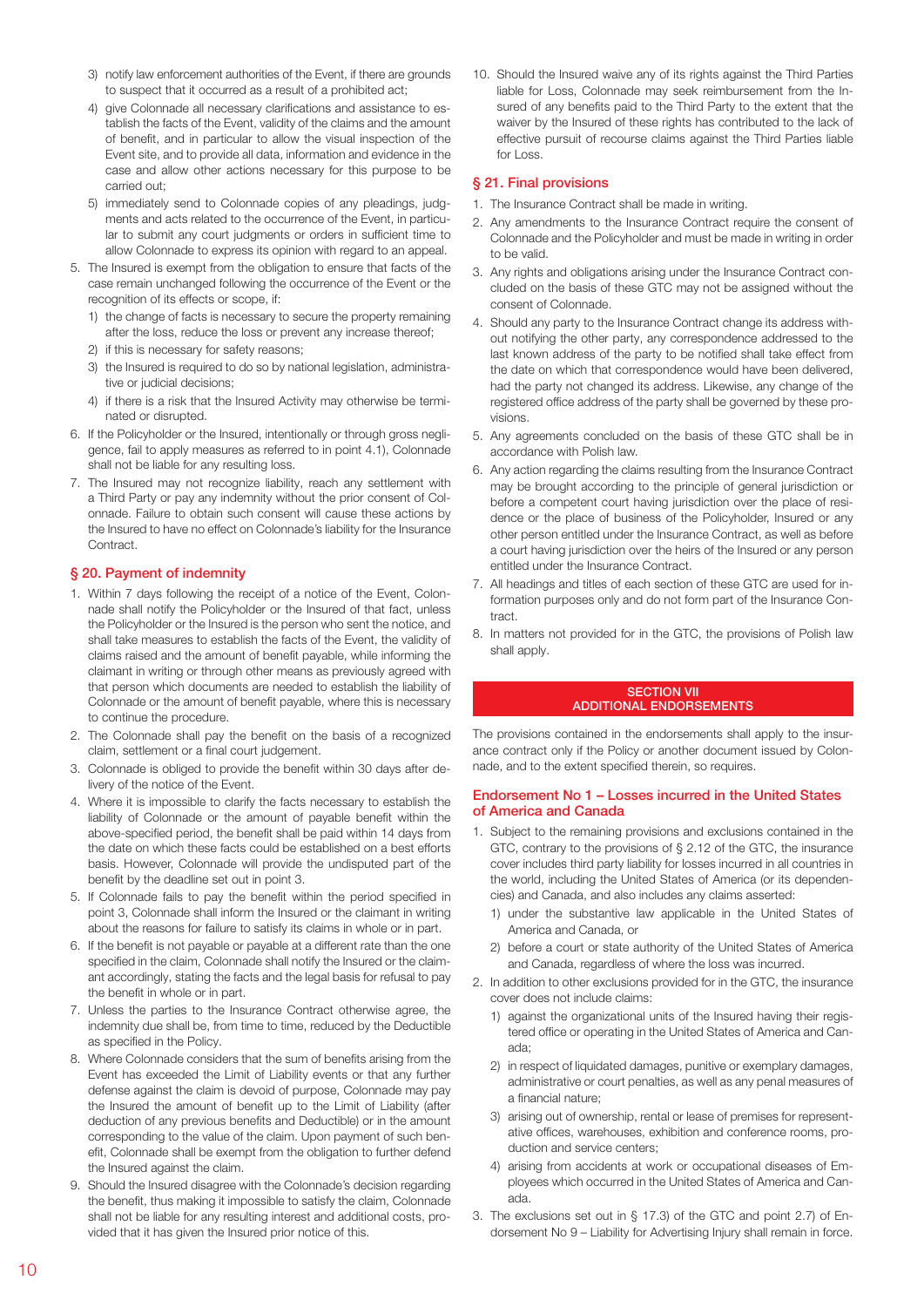## Endorsement No 2 – Representatives Clause

- 1. Subject to the remaining provisions and exclusions contained in the GTC, contrary to the provisions of § 6.5) of the GTC, Colonnade provides insurance cover for losses caused intentionally by Employees of the Insured, except for representatives defined as follows:
	- 1) at limited liability companies and joint-stock companies board members or proxies;
	- 2) at limited partnerships or limited joint-stock partnerships general partners or proxies;
	- 3) at registered partnerships partners or proxies;
	- 4) at professional partnerships partners or board members, proxies;
	- 5) at civil law partnerships partners;
	- 6) at associations, cooperatives or foundations board members.
- 2. Where loss is caused through willful misconduct, Colonnade shall retain the right of recourse against those who caused the loss.
- 3. The exclusion defined in § 19.2 of the GTC shall remain in force.

### Endorsement No 3 – Pure Financial Losses

Subject to the remaining provisions and exclusions contained in the GTC, contrary to the provisions of § 6.18) of the GTC, the insurance cover shall include third party liability of the Insured for Pure Financial Losses, including those due to the inability to use property, if the effects of such restriction on the use of property are incurred as a direct result of any damage or destruction of Third Party property or property owned or used by the Insured, other than those arising from:

- 1) failure to meet deadlines or cost estimates;
- 2) exercise of functions as members of governing bodies of companies or other organisational units;
- 3) any activities related to money, credit, insurance or leasing transactions on the real estate market, and any payments or cash register activities, breach of trust or misappropriation;
- 4) storage, processing or provision of data in computer systems, including any loss of these data; the provisions of § 14.3) shall remain in force;
- 5) malfunction of any software or equipment on which it was installed, regardless of its cause;
- 6) failure by the Insured or its Employee to comply with the obligation to exercise care in the use of property;
- 7) the Product or service;
- 8) nuisance of any kind (e.g. noise, odour, vibration or shock);
- 9) activities in the field of consultancy, design, construction site or assembly management, control or surveillance, as well as from brokering activities of any kind;
- 10) defamation, slander, plagiarism, infringement of intellectual property rights, title rights, advertising slogan, infringement of patent law, competition and consumer protection laws, antitrust laws, infringement of an individual's right to privacy, as well as any rules governing personal data protection, and the provisions of Endorsement No 9 – Liability for Advertising Injury shall apply, if the endorsement is incorporated into the insurance contract;
- 11) loss of Monetary Values, savings books, documents, antiques and objects of historic value or securities;
- 12) the need to pay liquidated damages, fines, public-law debts, reimbursement of the price paid for the Product or any part thereof.

#### Endorsement No 4a – Damage to movable property leased

- 1. Subject to the remaining provisions and exclusions contained in the GTC, contrary to the provisions of § 8.2) a), the insurance cover shall be extended to include third party liability of the Insured for Property Damage to any movable property which has been used by the Insured to carry out the Insured Activity during the insurance period under any rental, tenancy, leasing or lending contract or any other civil law contract of a similar nature.
- 2. In addition, with regard to the exclusions defined in § 6 and § 8 of the GTC, the insurance does not cover losses:
	- 1) to motor vehicles, their equipment and any items left behind in these vehicles;
	- 2) to any items made of glass, porcelain, terracotta or ceramic, unless they form part of the item referred to in subpoint 1);
	- 3) caused by natural wear and tear.

## Endorsement No 4b – Damage to property being subject of service

- 1. Subject to the remaining provisions and exclusions contained in the GTC, contrary to the provisions of § 8 (2)(b), the insurance cover shall be extended to include third party liability of the Insured for Property Damage to any movable property owned by Third Parties, if these items were made available to the Insured for the provision of any processing, cleaning or repair services or other services of a similar nature, incurred during the performance of the service, or if these items were stored by the Insured in connection with these services.
- 2. With regard to any risks covered by this endorsement, the definition of Property Damage is extended to include any financial damage caused by loss of property.
- 3. In addition, with regard to the exclusions defined in § 6 and § 8 of the GTC, the insurance does not cover losses:
	- 1) to motor vehicles, their equipment and any items left behind in these vehicles;
	- 2) to Monetary Values, documents and plans;
	- 3) to any items owned by the Insured in connection with the performance of any contract of storage;
	- 4) any movable property used by the Insured during the insurance period under any rental, tenancy, leasing or lending contract or any other civil law contract of a similar nature;
	- 5) to any means of transport and cargo;
	- 6) arising out of disappearance, swapping or inventory shortage of any item, as well as losses resulting from false statements, deception, extortion, blackmail, misappropriation, destruction, removal, concealment, alteration or forgery of any documents or identification marks, as well as misleading statements.

#### Endorsement No 4c – Damage caused to property delivered to the Insured for storage, under its custody or control

- 1. Subject to the remaining provisions and exclusions contained in the GTC, contrary to the provisions of § 8.2) c), the insurance cover shall be extended to include third party liability of the Insured for Property Damage to any movable property submitted to the Insured for storage, which is in the custody or control of the Insured.
- 2. With regard to any risks covered by this endorsement, the definition of Property Damage is extended to include any financial damage caused by loss of property.
- 3. In addition, with regard to the exclusions defined in § 6 and § 8 of the GTC, the insurance does not cover losses:
	- 1) to motor vehicles, their equipment and any items left behind in these vehicles;
	- 2) to Monetary Values and all kinds of documents;
	- 3) to securities, archival collections, collections of philatelic or numismatic interest, works of art and jewellery, as well as any items of historical, artistic or unique value;
	- 4) any movable property used by the Insured during the insurance period under any rental, tenancy, leasing or lending contract or any other civil law contract of a similar nature;
	- 5) to any movable property owned by Third Parties, if it was made available to the Insured for the provision of any processing, cleaning or repair services or other services of a similar nature;
	- 6) to any means of transport and cargo;
	- 7) arising out of disappearance, swapping or inventory shortage of any item, as well as losses resulting from false statements, deception, extortion, blackmail, misappropriation, destruction, removal, concealment, alteration or forgery of any documents or identification marks, as well as misleading statements.

## Endorsement No 5 – Failure to supply energy or failure to supply energy in accordance with appropriate parameters

Subject to the remaining provisions and exclusions contained in the GTC, contrary to the provisions of § 6.20) of the GTC, the insurance cover shall be extended to include third party liability of the Insured for Property Damage or Bodily Injury resulting from failure to supply electricity, heat or utilities (gas, water or steam) or failure to comply with appropriate parameters when supplying such electricity, heat or utilities (gas, water, steam).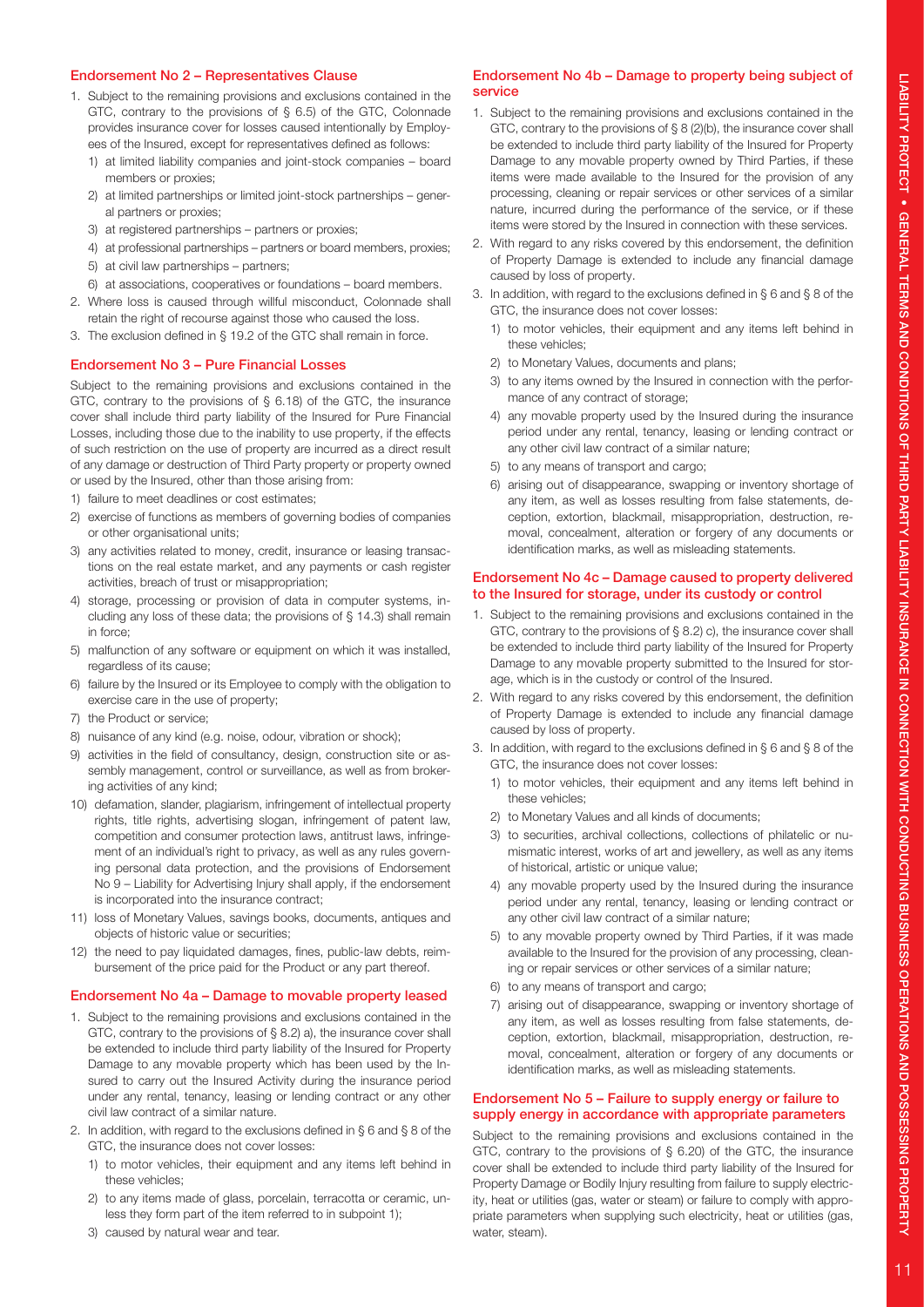## Endorsement No 6 – Mixing, blending and processing of the Product

- 1. Subject to the remaining provisions and exclusions contained in the GTC, contrary to the provisions of § 12.7) of the GTC, the insurance cover shall be extended to include third party liability of the Insured for losses suffered by Third Parties as a result of:
	- 1) for mixing and combining defective products formed by combining or mixing the supplied Product with other items, or
	- 2) for Product processing defective products formed by processing or working of a defective Product, unless it has been combined or mixed with other items, hereinafter referred to as finished products.
- 2. The insurance coverage shall be limited to:
	- 1) losses arising from damage to or destruction of the items combined or mixed with the Product of the Insured;
	- 2) the costs incurred for the production of finished products, excluding the costs of purchasing defective Products of the Insured and the costs of storing and disposing of a defective finished product;
	- 3) the additional costs incurred to remove defects in finished products to ensure their compliance with applicable legal or market requirements, and Colonnade shall not cover a portion of the costs, which corresponds to the ratio between the price of the supplied Product of the Insured and the sales price of a defect-free finished product;
	- 4) other losses incurred due to the fact that a finished product cannot be disposed of or can only be disposed of at a reduced price, and Colonnade shall not cover a portion of the losses which corresponds to the ratio between the purchase and sales price of the Product that could reasonably be charged for a non-defective finished product.
- 3. Within the scope of this endorsement, the exclusion of claims resulting from the provisions on warranty or non-conformity of goods, as specified in § 6.4), shall not apply.
- 4. The insurance does not cover:
	- 1) losses arising from any delay;
	- 2) the anticipated profit that was not achieved;
	- 3) any indirect losses other than that expressly covered by insurance;
	- 4) the costs incurred in removing, dismantling or disclosing defective Products and in replacing such Products with non-defective ones;
	- 5) the costs of product sorting and identifying, as well as the costs of repacking tested products, if necessary for sorting and identification purposes, unless the inclusion of these products was accepted by Colonnade.

## Endorsement No 7 – Mantling and dismantling

- 1. Subject to the remaining provisions and exclusions contained in the GTC, contrary to the provisions of § 12.8) of the GTC, the insurance cover shall be extended to include third party liability of the Insured for the costs incurred by Third Parties due to the need to remove, dismantle or disclose defective Products and replace them through the assembly, placement or fixing of defect-free Products, provided that such replacement is feasible, cost-effective and justified.
- 2. The insurance coverage shall be limited to:
	- 1) the costs incurred by a Third Party to remove, dismantle, take out or clean a defective Product;
	- 2) the costs incurred by a Third Party to assemble or fasten a defect-free Product;
	- 3) the costs incurred by a Third Party when searching for a defective Product, including the costs of sorting in order to find a defective product, but only those incurred prior to installation.
- 3. Within the scope of this endorsement, the exclusion of claims resulting from the provisions on warranty or non-conformity of goods, as specified in § 6.4), shall not apply.
- 4. The insurance only covers the losses referred to in point 1 which is caused by the Product placed on the market following the extension of the insurance cover to include the provisions of this endorsement.
- 5. The insurance does not cover:
	- 1) the cost of re-delivering a defect-free Product, including the cost of transport to the person who suffered damage;
	- 2) lost profits that could have been achieved by a Third Party, had the Product been free of defects;
	- 3) any claims for damages resulting from a defective Product being assembled by the Insured through self-assembly, or where such Product is fitted at its request or on its behalf, provided that the exclusion does not apply to cases where the need for dismantling has arisen due to reasons other than the incorrect assembly of the Product.
- 6. Provided that a Third Party suffering damage can effectively seek repayment of the costs described in this endorsement from the Insured, the insurance cover shall include the costs of other appropriate replacement activities, including the cost of repairing a defective Product, where economically viable. In such case, the liability of Colonnade is limited to the amount that would be necessary to cover the costs of dismantling or replacing the defective Product. In all cases, these costs shall be reduced by the cost of re-delivering a defect-free Product, including the cost of transport.

## Endorsement No 8 – Machinery Clause

#### 1. Insurance coverage

Subject to the remaining provisions and exclusions contained in the GTC, contrary to the provisions of § 12.9) of the GTC, the insurance cover shall be extended to include third party liability of the Insured for losses suffered by Third Parties due to defects in items produced, worked or processed using the machinery, equipment or any parts thereof produced, delivered, mounted, repaired or maintained by the Insured.

- 2. The insurance coverage shall be limited to:
	- 1) losses arising from damage to or destruction of the items produced, worked or processed by such machinery or equipment;
	- 2) losses such as decrease in or loss of value of the items produced, worked or processed using such machinery or equipment;
	- 3) the costs incurred to produce, work or process the items described in (1) above;
	- 4) the additional costs incurred to remove defects in items produced, worked or processed using such machinery or equipment to ensure their compliance with applicable legal or market requirements;
	- 5) the costs incurred to identify and sort out defect-free items.
- 3. Under this endorsement, the date of los shall be considered the date on which the item concerned is produced, worked or processed for the first time.
- 4. The insurance does not cover:
	- 1) losses arising from any delay;
	- 2) the anticipated profit that was not achieved;
	- 3) any indirect losses other than that expressly covered by insurance;
	- 4) the costs incurred in removing, dismantling or disclosing defective Products and in replacing such Products with non-defective ones.

## Endorsement No 9 – Liability for Advertising Injury

- 1. Subject to the remaining provisions and exclusions contained in the GTC, contrary to the provisions of § 6.21) of the GTC, provided that the parties to the Insurance Contract have agreed to include Section II and Section III of the GTC therein, the insurance cover shall be extended to include third party liability of the Insured, if, due to the Advertising of the Insured Activity or the Product being made public, the Insured is required to repair the Advertising Injury as a result of any unintended and unforeseeable:
	- 1) defamation, slander or plagiarism, or
	- 2) infringement of intellectual property rights, title rights, advertising slogans or other intellectual property rights, or
	- 3) act of unfair competition or misappropriation of ideas, or
	- 4) infringement of an individual's right to privacy,
	- committed through the Advertising.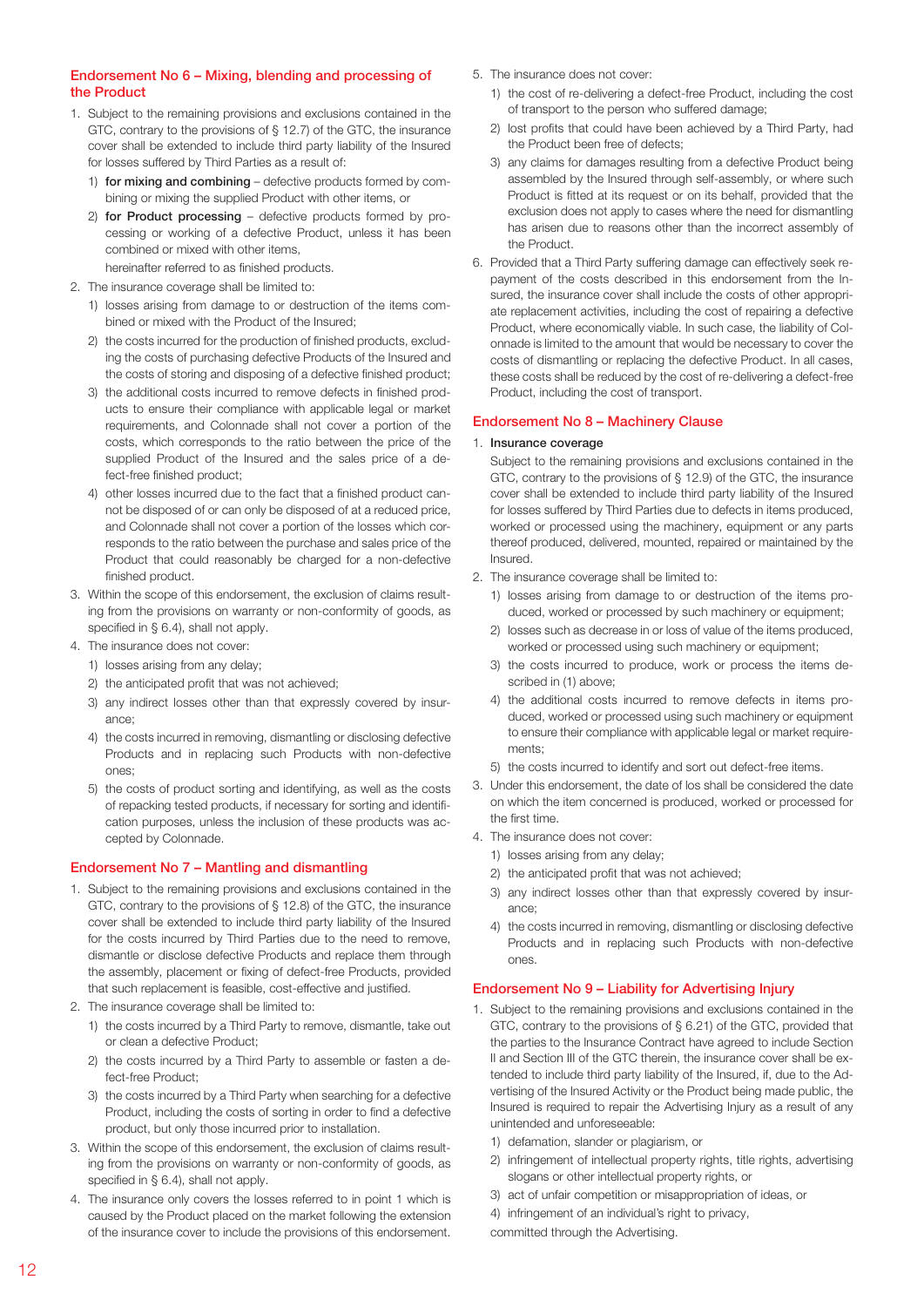- 2. In addition, with regard to the exclusions defined in § 6, § 8 and § 12 of the GTC, the insurance cover does not include claims for compensation for Advertising Injury:
	- 1) due to failure to perform or improper performance of a contract, with the exception of unauthorised misappropriation of any intellectual property right of the Third Party with whom the Insured has contracted;
	- 2) unrelated to the Advertising of the Insured Activity or the Products of the Insured;
	- 3) due to incorrect description or incorrectly stated price of the Product or the services provided or offered by the Insured;
	- 4) on the grounds that the advertised Insured Activity, the service of the Insured or the Product does not have the features or characteristics stated by the Advertising;
	- 5) which was first made public in a form accessible to Third Parties prior to entering into the Insurance Contract, and this exclusion does not apply, if an insurance contract previously concluded with Colonnade is continued without interruption and to the same extent as before over subsequent periods for a period of insurance of at least 3 months;
	- 6) caused by comparative advertising;
	- 7) caused by advertising broadcast in the United States of America or Canada, as well as any claims filed under the laws of the United States of America or Canada or before courts in the United States of America or Canada, or on the basis of judgments issued under the laws of the United States of America or Canada or by courts in the United States of America or Canada, whenever enforced;
	- 8) if the Insured Activity involves professional development of advertisements, publication of press or web releases, as well as production or broadcasting of radio or television programs.

## Endorsement No 10 – Civil liability for unfair practices by **Employers**

- 1. Subject to the remaining provisions and exclusions contained in the GTC, contrary to the provisions of § 6.6) of the GTC, Colonnade provides insurance cover for any Property Damage, Bodily Injury and Pure Financial Losses caused to Employees, both current and former, or any job applicants due to unfair practices by an Employer, for which the Insured can be held liable under civil liability.
- 2. Employers' unlawful practices shall mean in particular:
	- 1) unjustified, wrongful or unlawful termination of an employment contract;
	- 2) unjustified, wrongful or unlawful refusal to employ or unjustified deprivation of the right to be promoted;
	- 3) making misleading statements or posting misleading information in job advertisements;
	- 4) unlawful discrimination;
	- 5) sexual harassment, mobbing or any other workplace harassment;
	- 6) defamation;
	- 7) repression;
	- 8) causing traumatic experiences without justification and for no valid reason.
- 3. Colonnade shall cover Losses arising from the Events occurring during the insurance period and notified for the first time during the insurance period.

#### Endorsement No 11 – Product Recall Clause

- 1. Subject to the remaining provisions and exclusions contained in the GTC, contrary to the provisions of § 12(10) of the GTC, the insurance coverage shall be extended to include claims arising out of any Loss incurred as a result of the Product Recall due to the Insured Event, subject to the following provisions.
- 2. The definitions contained in this Endorsement apply only to the risks and insurance coverage specified therein:
	- 1) Intentional Tampering with the Product means any implied, actual or threatened, intentional and malicious or unlawful alteration or contamination of the Product by an Employee or any person who is not an Employee of the Insured with a view to making the Product unfit for use or dangerous to use or consume in accordance with its intended purpose, or creating such impression among the general public;
- 2) Consulting and Advisory Costs shall mean any reasonable and necessary costs incurred by the Insured, with the written consent of Colonnade, to pay remuneration to consultants in respect of their product safety and hygiene services or public relation services provided in connection with the Insured Event;
- 3) Product Recall Costs mean any reasonable and necessary costs incurred by the Insured or any person acting on its behalf to remove or destroy the Product directly and solely due to the Insured Event; Product Recall Costs include, in particular:
	- a) the costs of advertising in newspapers, periodicals or other forms of printed advertising, announcements and advertisements in radio, television or electronic media, as well as the costs of correspondence necessary to effect Product Recall,
	- b) the transport and accommodation costs directly associated with Product Recall,
	- c) remuneration costs incurred to employ additional persons other than Employees solely to ensure Product Recall,
	- d) remuneration for overtime payable to Employees for the work carried out for the sole purpose of Product Recall,
	- e) business expenses repaid to those referred to in (c) and (d) who had covered such expenses from their own resources, including the cost of transport, incurred for the sole purpose of carrying out Product Recall,
	- f) the costs of renting additional warehouse space or storage area for Product Recall for a maximum period of 12 (twelve) months,
	- g) the costs of shipping the Product from purchasers, distributors or users to any location or locations indicated by the Insured,
	- h) the expenses incurred to properly dispose of any unused packaging and marketing materials regarding the withdrawn Product and intended for use by points of sale, unless such packaging or materials can be used or reused,
	- i) the actual costs of Product destruction or disposal, but only insofar as the application of a specific method, not typically used by the Insured for waste destruction or disposal, is necessary to avoid bodily injury, health disorder or death of any Third Party, or damage to or destruction of any Third Party item;
- 4) Product Recall Costs Incurred by Third Parties mean any reasonable and necessary Product Recall Costs Incurred by Third Parties, provided that the Product:
	- a) is manufactured on behalf of the Third Party solely for the purpose of sale or distribution under the Third Person brand, or
	- b) is a component of the product manufactured, processed, distributed or sold by the Third Party,

 provided that the Insured is legally obliged to reimburse the Third Person for any Product Recall Costs; Colonnade will pay indemnity in respect of any Product Recall Costs Incurred by Third Parties only up to the amount and to the extent that the Insured would have incurred, had it independently carried out Product Recall,

- 5) Limit of Liability means the upper limit of Colonnade's liability for one or all of the Losses, regardless of the number of:
	- a) Insured Events,
	- b) Insured persons,
	- c) Products;
- 6) Product means both the Non-Food Product of the Insured and the Food Product of the Insured;
- 7) Non-Food Product means:
	- a) any finished or semi-finished products and components notified to Colonnade through an insurance application for the period of insurance specified in this Insurance Contract or any appendices to such application, which meet the following criteria:
		- manufactured, processed or distributed by the Insured, or
		- manufactured by a subcontractor for the benefit of the Insured, or
		- sold or otherwise marketed by the Insured,
	- b) any new finished or semi-finished products and components not notified to Colonnade through an insurance application for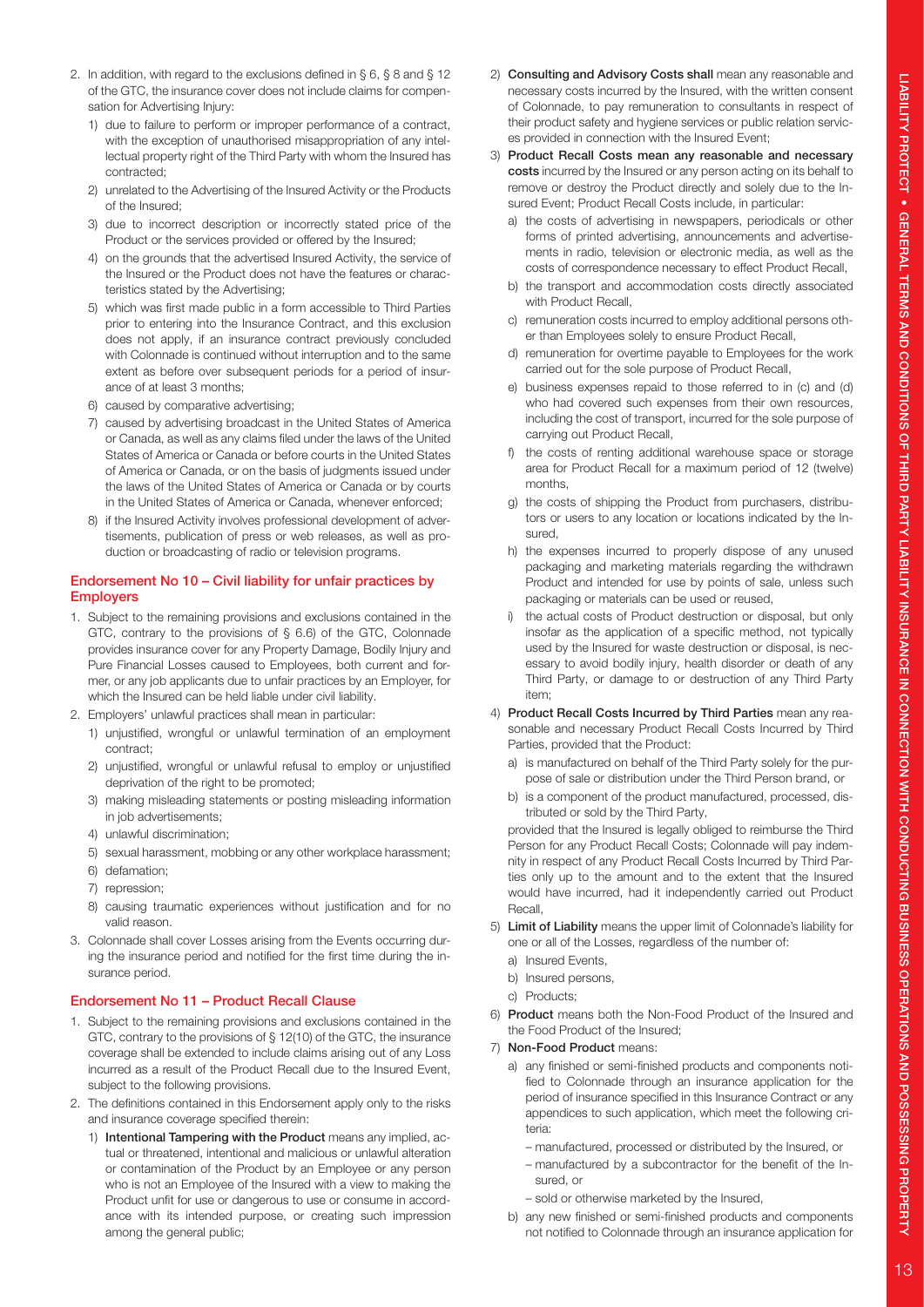the period of insurance specified in this Insurance Contract or any appendices to such application, provided that:

- a written notification of these products is submitted to Colonnade at least 90 (ninety) days prior to them being placed on the market, and
- the Insured was not aware and, despite all due care, could not have been aware on the day of receipt of such written notification by Colonnade of the occurrence of any Defect or Intentional Tampering with the Product affecting the new Product, and
- Colonnade has agreed to include the new products in the insurance coverage and reserves the right to amend the Insurance Contract accordingly, including the premium provisions;

### 8) Food Product means:

- a) any current and digestible products of the Insured intended for human consumption or any of their ingredients, components or packaging, including any raw materials notified to Colonnade through an insurance application for the period of insurance specified in this Insurance Contract or any appendices to such application, which:
	- are in production, or
	- have been manufactured, processed, sold or distributed by the Insured, or
	- manufactured by a subcontractor for the benefit of the Insured, or
	- are prepared for sale or on sale,
- b) any new products not notified to Colonnade when signing the Insurance Contract, provided that:
	- a written notification of these products is submitted to Colonnade at least 90 (ninety) days prior to them being placed on the market, and
	- the Insured was not aware and, despite all due care, could not have been aware on the day of receipt of such written notification by Colonnade of the occurrence of any Accidental Contamination or Intentional Tampering with the Product affecting the new product, and
	- Colonnade has agreed to include the new products in the insurance coverage and reserves the right to amend the Insurance Contract accordingly, including the premium provisions;
- 9) Accidental Contamination means any unintentional contamination or improper labelling of the Food Product occurring during or as a direct result of its manufacture, preparation, processing, combining, mixing, packaging, sale or distribution, provided that the use or consumption of the Food Product:
	- a) caused or could have caused diagnosable internal or external signs of bodily injury, health disorder or death of a Third Party within 360 (three hundred and sixty) days from its use or consumption,
	- b) caused or could have caused any damage to or destruction of property;
- 10) A Loss includes the following reasonable and necessary:
	- a) Product Recall Costs,
	- b) Product Recall Costs Incurred by Third Parties,
	- c) Consulting and Advisory Costs,
	- incurred as a result of the Insured Event;

 the loss includes only the expenses or costs incurred within 12 (twelve) months after the Insured has become aware of the Insured Event;

 in the event that a claim is filed and a benefit received in respect of any Loss incurred in connection with the Product Recall caused by a single Insured Event, no benefit can be paid in respect of the same Product Recall in connection with another Insured Event;

- 11) Defect means any defects, deficiencies, shortages or defectiveness of a Non-Food Product posing a risk to users during use, or which caused or could have caused bodily injury, health disorder or death of a Third Party or any damage to or destruction of any Third Party property;
- 12) Product Recall means any withdrawal of a Product from the market due to the Insured Event directly related to the Product which:
- a) caused or could have caused bodily injury, health disorder or death of a Third Party, or
- b) caused or could have caused any damage to or destruction of any Third Party property

 over which the Insured has intentionally lost actual control, either permanently or temporarily, in particular the right to exercise control over the property and its usage;

- 13) Government Recall means any Product Recall which meets the following criteria:
	- a) withdrawal is ordered by a competent public administration body, or
	- b) all conditions justifying the issue of a withdrawal order by a competent public administration body have been satisfied, despite there being no final administrative decision;

## 14) Insured Event means:

- a) Defect,
- b) Intentional Tampering with the Product,
- c) Accidental Contamination;
- 3. Limit of Liability:
	- 1) the insurance covers any Loss in excess of the agreed Deductible and up to the Limit of Liability, which occurred as a result of any Insured Event occurring during the insurance period and notified to Colonnade in writing during the insurance period or within 30 (thirty) days after the end of the insurance period;
	- 2) The Limit of Liability applies to all Losses arising during the period of insurance and notified to Colonnade during the insurance period or within 30 (thirty) days after the end of the insurance period;
	- 3) The Limit of Liability shall be reduced by the amount of benefits provided by Colonnade, including where the benefits reducing the agreed Sublimits are provided; the Limit of Liability shall be from time to time specified in the Policy; once the Limit of Liability is exceeded, Colonnade's liability shall cease to apply; The Limits of Liability established for subsequent periods of insurance shall not add up.
- 4. Deductible:
	- 1) means any amount or percentage specified in the Insurance Contract by which the indemnity payable by Colonnade in respect of any Loss covered by insurance is reduced each time;
	- 2) the Insured shall be liable for any Losses up to the amount of Deductible; Colonnade shall be liable for any Losses in excess of the Deductible.
- 5. Exclusions applicable only to this Endorsement

 In addition, with regard to the exclusions defined in the GTC, the insurance coverage specified in this Endorsement does not include any Losses or claims arising from:

- 1) withdrawal of a competing product similar to the Product;
- 2) any changes to customer preferences, economic conditions, competitive environment, population or seasonal fluctuations in sales;
- 3) natural decay, decomposition or any changes in chemical composition, including any changes to the combination of primary components, original packaging or its components or any reaction between them; this exclusion does not apply, if any decay, decomposition or change in chemical composition is directly caused by an error or omission in the Product manufacturing process;
- 4) non-compliance by persons other than the Insured with the latter's instructions for the storage, use or consumption of the Product;
- 5) fines, penalties, penal measures of a financial nature such as an obligation to remedy or compensate for damage suffered, pecuniary claims, including punitive or exemplary damages or other liabilities of a similar nature payable by the Insured;
- 6) a deliberate breach of any applicable laws or good market practices by the Insured or by the distributor to be complied with by the Policyholder in the following areas of activity:
	- a) testing, inspection, manufacture, storage, sale or distribution of the Product,
	- b) using the substances, components or packaging banned from use or identified as dangerous by relevant public administration bodies in order to prepare raw materials;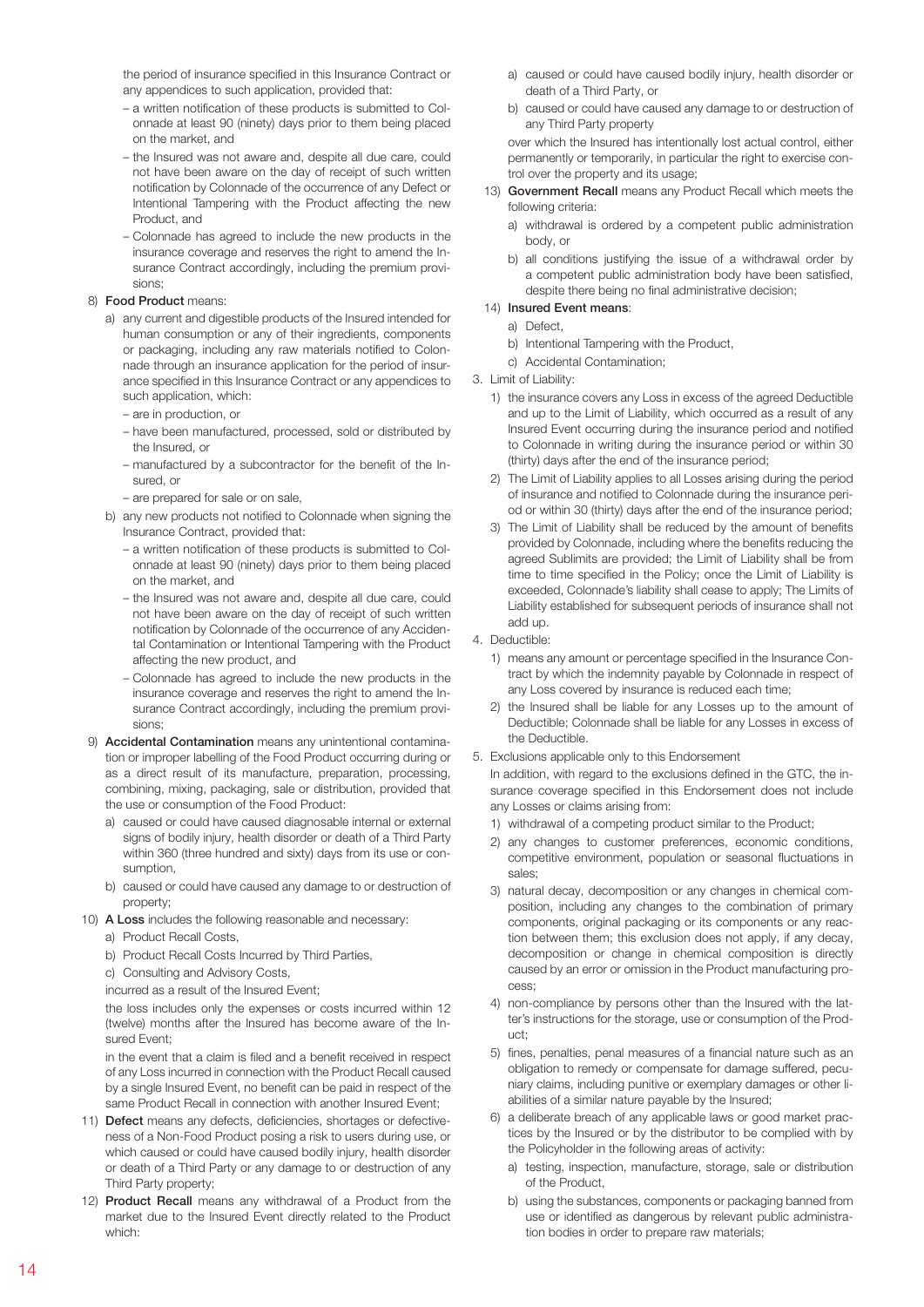- c) keeping records of the production process in accordance with applicable legal standards;
- 7) any changes in legislation or individual consumer assessments regarding the safety of the Product or its ingredients;
- 8) any deliberate, malicious or unlawful action by Employees of the Insured, except for representatives defined as follows:
	- a) at limited liability companies and joint-stock companies board members or proxies,
	- b) at limited partnerships or limited joint-stock partnerships general partners or proxies,
	- c) at registered partnerships partners or proxies,
	- d) at professional partnerships partners or board members, proxies,
	- e) at civil law partnerships partners,
	- f) at associations, cooperatives or foundations board members,

excluding any Intentional Tampering with the Product;

- 9) Any Product Recall initiated by a Third Party, or at the request of a Third Party, where such withdrawal is not due to the Insured Event;
- 10) Any Product Recall or Government Recall arising out of:
	- a) bioengineering, genetic engineering or genetic modification that any Product was subject to,
	- b) hormonal treatment that any Product has undergone,
	- c) irradiation that any Product has undergone,
	- d) BSE or TSE viruses (causing spongiform encephalopathies),
	- e) carcinogenic substances, regardless of whether these substances may also cause other non-carcinogenic effects;
- 11) exposure to asbestos and lead;
- 12) the events or circumstances relating to any defects or irregularities in the process of production, preparation and manufacturing of the Product that were known to the Insured prior to the beginning of the insurance period specified in the Policy, or of which the Insured could have been aware on a best efforts basis;
- 13) nuclear reactions, nuclear radiation or radioactive contamination, controlled or uncontrolled, regardless of whether such Loss results, directly or indirectly, in full or in part, from the Insured Event;
- 14) warlike activities, irrespective of whether the war, armed invasion or any other military action is formally declared, martial law or state of emergency, armed seizure of power, civil war, revolt, revolution, uprisings, protests, riots or social unrest, strikes, as well as Acts of Terrorism;
- 15) Product Recalls:
	- a) initiated due to the malfunction of the Product used for its intended purpose, including due to breach of any performance guarantee,
	- b) initiated due to the expiry date of the Product,
	- c) whose production, distribution or sale has been prohibited or which has been declared dangerous by a public administration body before the beginning of the insurance period,
	- d) due to the infringement of any copyrights, patents, trade secrets or trademark laws,
	- e) to the extent that the Insured's obligation to cover these liabilities exceeds the limits prescribed by law, e.g. due to the Insured having entered into a contract or taken another legal action, unless the liability would apply in the absence of such a contract or legal action.
- 16) counterclaims between persons Insured under the same Insurance Contract;
- 17) the need to pay the costs of designing, re-designing, creating or changing the design of the Product;
- 18) contamination of soil, groundwater, flora or fauna;
- 19) loss of revenue due to Product Recall.
- 6. Additional conditions
	- In addition to general insurance conditions, this Endorsement shall be governed by the following additional conditions:
	- 1) Due diligence: The Insured will exercise due care and diligence to avoid any Insured Event, and will make reasonable efforts to reduce the amount of Product Recall Costs arising from the Insured Event.
	- 2) Obligations of the Insured upon occurrence of an Insured Event:
		- a) where an Insured Event occurs, regardless of whether it is governed by the provisions of this Endorsement, the Insured shall immediately send, or arrange for others to send, a written notice to Colonnade containing the identification details of the Insured and stating the time, place and the specific circumstances of the Insured Event, as well as the estimated amount of Product Recall Costs; the Insured will immediately take all reasonable steps to minimize the associated costs and losses,
		- b) the Insured will work with Colonnade and, at its request, provide assistance in the exercise of the right to seek payment of any excess of the benefit paid over the amount equal to the proportional share of the liability, and the right to seek exemption from liability, from persons or organizations other than the Insured under this Endorsement, which may be liable to the Insured for any incurred Product Recall Costs.

## HANDLING OF COMPLAINTS

- 1. Colonnade will make every effort to ensure that its services, including any decision on pending claims, are provided to the highest industry standards, in accordance with the applicable insurance contracts and laws.
- 2. If you disagree with any decision made by Colonnade, please contact us for clarification and assistance in the amicable settlement of any disputes that may arise under the contract of insurance.
- 3. Any complaints by the Policyholder/the Insured, or any other person entitled to receive benefits under an insurance contract, who are individuals, should be submitted to the Insurer:
	- 1) in writing to the following address: Colonnade, ul. Marszałkowska 111, 00-102 Warsaw, or
	- 2) by phone: 22 528 51 00, or orally for the record during a visit to the Insurer's premises, or
	- 3) by e-mail: reklamacje@colonnade.pl.
- 4. The Insurer shall reply to any complaint in writing within 30 days of its receipt, and in particularly complex cases – within 60 days of its receipt. The response to the complaint may be sent by email, if the person submitting the complaint so requests and states the e-mail address.
- 5. In addition, you can submit your complaint to:
	- 1) Financial Ombudsman;
	- 2) The Polish Financial Supervision Authority which exercises control over the Insurer's activities in Poland;
	- 3) Municipal and District Consumer Advocates.
- 6. Notwithstanding the provisions of this Paragraph, the Policyholder/ the Insured or any other person entitled to receive benefits shall have the right to assert and defend its claims by bringing an action before a court.
- 7. The Financial Ombudsman (www.rf.gov.pl) is authorised to carry out out-of-court settlement of consumer disputes.